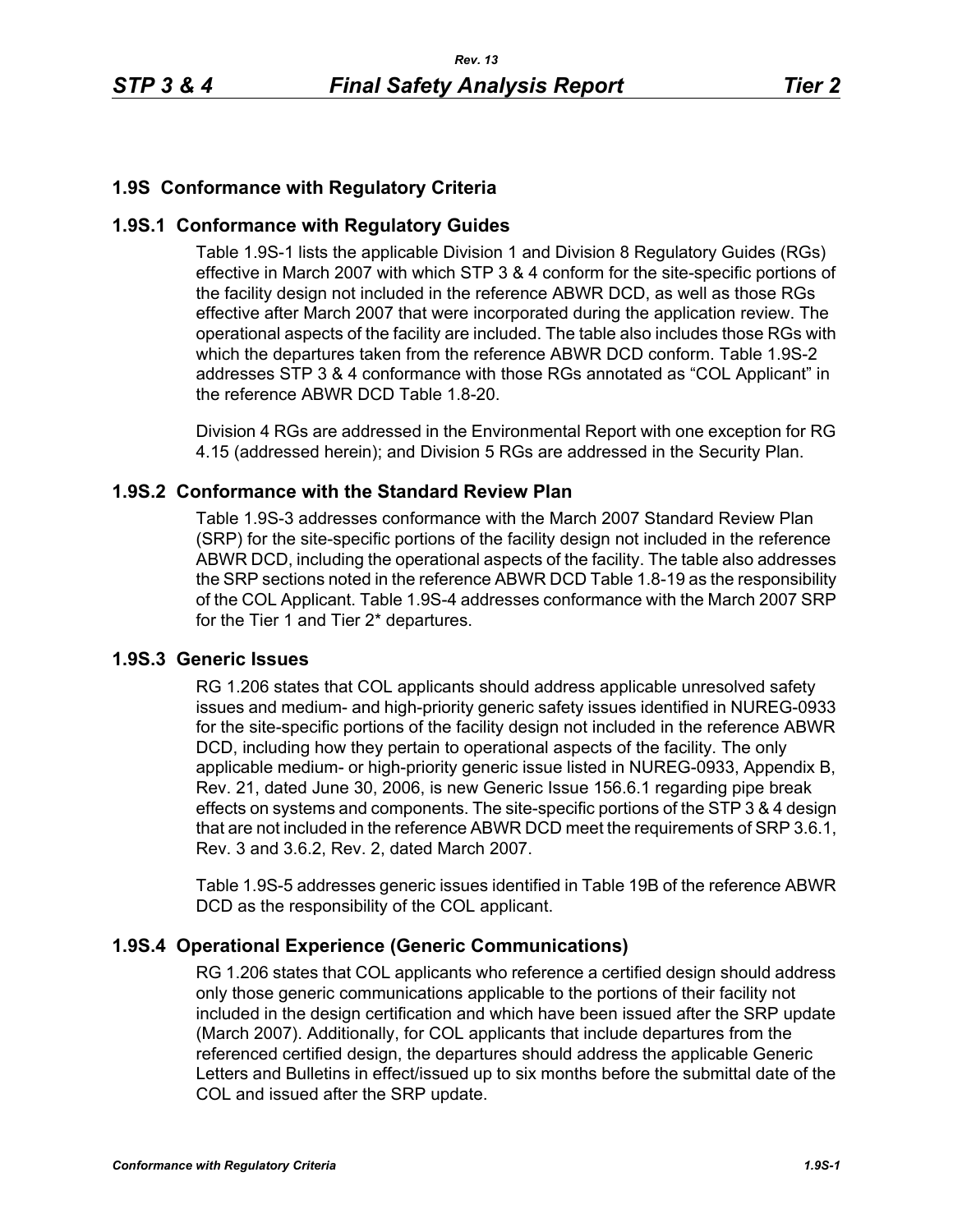The NRC issued no Generic Letters and Bulletins between the March 2007 update of the SRP and September 2007.

Table 1.9S-6 addresses those generic communications (Generic Letters and Bulletins) that were identified in the reference ABWR DCD Table 1.8-22 as the responsibility of the COL applicant.

| No.               | <b>Title</b>                                                                                                                                                                                          | Rev.                |
|-------------------|-------------------------------------------------------------------------------------------------------------------------------------------------------------------------------------------------------|---------------------|
| <b>Division 1</b> |                                                                                                                                                                                                       |                     |
| 1.3               | Assumptions Used for Evaluating the Potential Radiological Consequences<br>of a Loss-of-Coolant Accident for Boiling Water Reactors                                                                   | 2(6/74)             |
| 1.5               | Assumptions Used for Evaluating the Potential Radiological Consequences<br>of a Steamline Break Accident for Boiling Water Reactors                                                                   | 0(3/71)             |
| 1.6               | Independence Between Redundant Standby (Onsite) Power Sources and<br>Between Their Distribution Systems                                                                                               | 0(3/71)             |
| 1.8               | Personnel Selection and Training                                                                                                                                                                      | See QAPD Part<br>IV |
| 1.21              | Measuring, Evaluating, and Reporting Radioactivity in Solid Wastes and<br>Releases of Radioactive Materials in Liquid and Gaseous Effluents from<br>Light-Water-Cooled Nuclear Power Plants           | 1(6/74)             |
| 1.22              | Periodic Testing of Protection System Actuation Functions                                                                                                                                             | 0(2/72)             |
| 1.23              | Meteorological Monitoring Programs for Nuclear Power Plants                                                                                                                                           | 1(3/07)             |
| 1.25              | Assumptions Used for Evaluating the Potential Radiological Consequences<br>of a Fuel Handling Accident in the Fuel Handling and Storage Facility for<br><b>Boiling and Pressurized Water Reactors</b> | 0(3/72)             |
| 1.26              | Quality Group Classifications and Standards for Water-, Steam-, and<br>Radioactive-Waste- Containing Components of Nuclear Power Plants                                                               | See QAPD Part<br>IV |
| 1.27              | <b>Ultimate Heat Sink for Nuclear Power Plants</b>                                                                                                                                                    | 2(1/76)             |
| 1.28              | Quality Assurance Program Requirements<br>(Design and Construction)                                                                                                                                   | See QAPD Part<br>IV |
| 1.29              | Seismic Design Classification                                                                                                                                                                         | See QAPD Part<br>IV |
| 1.33              | Quality Assurance Program Requirements (Operations)                                                                                                                                                   | See QAPD Part<br>IV |
| 1.37              | Quality Assurance Requirements for Cleaning of Fluid Systems and<br>Associated<br>Components of Water-Cooled Nuclear Power Plants                                                                     | See QAPD Part<br>IV |
| 1.43              | Control of Stainless Steel Weld Cladding of Low-Alloy Steel Components                                                                                                                                | 0(5/73)             |
| 1.53              | Application of the Single-Failure Criterion to Nuclear Power Plant Protection<br>Systems                                                                                                              | 2(11/03)            |

|  |  | Table 1.9S-1 Site-Specific Conformance with Regulatory Guides |  |  |
|--|--|---------------------------------------------------------------|--|--|
|--|--|---------------------------------------------------------------|--|--|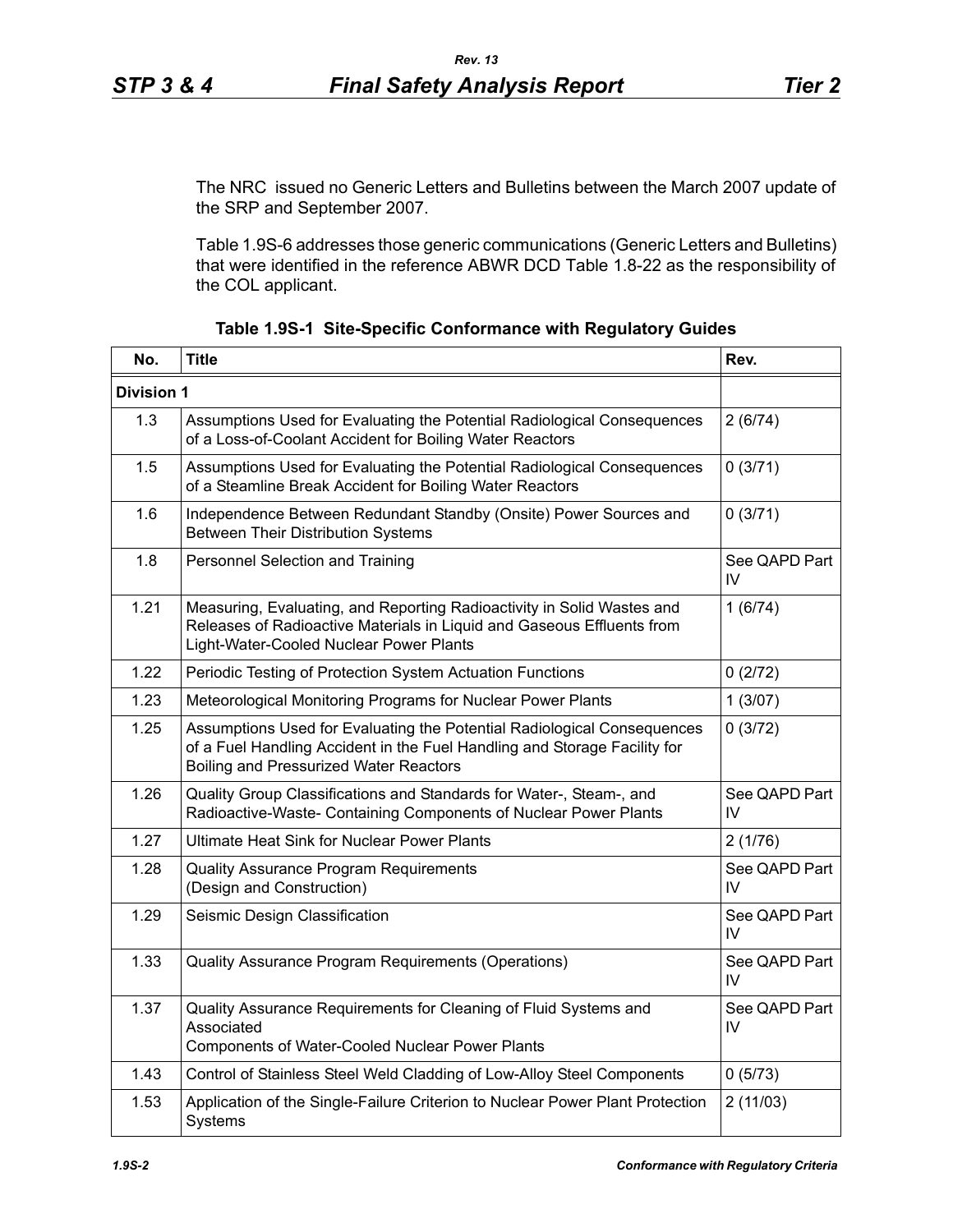| No.   | <b>Title</b>                                                                                                                                                 | Rev.                |
|-------|--------------------------------------------------------------------------------------------------------------------------------------------------------------|---------------------|
| 1.54  | Service Level I, II, and III Protective, Coatings Applied to Nuclear Power<br>Plants                                                                         | See QAPD Part<br>IV |
| 1.59  | Design Basis Floods for Nuclear Power Plants                                                                                                                 | 2(8/77)             |
| 1.60  | Design Response Spectra for Seismic Design of Nuclear Power Plants                                                                                           | 1(12/73)            |
| 1.61  | Damping Values for Seismic Design of Nuclear Power Plants                                                                                                    | 1(3/07)             |
| 1.68  | Initial Test Programs for Water-Cooled Nuclear Power Plants                                                                                                  | 3(3/07)             |
| 1.75  | Physical Independence of Electric Systems                                                                                                                    | 3(2/05)             |
| 1.76  | Design-Basis Tornado and Tornado Missiles for Nuclear Power Plants                                                                                           | 1(3/07)             |
| 1.78  | Evaluating the Habitability of a Nuclear Power Plant Control Room During a<br><b>Postulated Hazardous Chemical Release</b>                                   | 1(12/01)            |
| 1.91  | Evaluations of Explosions Postulated to Occur on Transportation Routes<br><b>Near Nuclear Power Plants</b>                                                   | 1(2/78)             |
| 1.92  | Combining Modal Responses and Spatial Components in Seismic Response<br>Analysis                                                                             | 2(7/06)             |
| 1.96  | Design of Main Steam Isolation Valve Leakage Control Systems for Boiling<br><b>Water Reactor Nuclear Power Plants</b>                                        | 1(6/76)             |
| 1.97  | Criteria for Accident Monitoring Instrumentation for Nuclear Power Plants                                                                                    | 4(6/06)             |
| 1.98  | Assumptions Used for Evaluating the Potential Radiological Consequences<br>of a Radioactive Offgas System Failure in a Boiling Water Reactor                 | 0(3/76)             |
| 1.102 | <b>Flood Protection for Nuclear Power Plants</b>                                                                                                             | 1(9/76)             |
| 1.105 | Setpoints for Safety-Related Instrumentation                                                                                                                 | 3(12/99)            |
| 1.109 | Calculation of Annual Doses to Man from Routine Releases of Reactor<br>Effluents for the Purpose of Evaluating Compliance with 10 CFR Part 50,<br>Appendix I | 1(10/77)            |
| 1.111 | Methods for Estimating Atmospheric Transport and Dispersion of Gaseous<br>Effluents in Routine Releases from Light-Water-Cooled Reactors                     | 1(7/77)             |
| 1.112 | Calculation of Releases of Radioactive Materials in Gaseous and Liquid<br><b>Effluents from Light-Water-Cooled Power Reactors</b>                            | 1(3/07)             |
| 1.113 | Estimating Aquatic Dispersion of Effluents from Accidental and Routine<br>Reactor Releases for the Purpose of Implementing Appendix I                        | 1(4/77)             |
| 1.115 | Protection Against Low-Trajectory Turbine Missiles                                                                                                           | 1(7/77)             |
| 1.117 | Tornado Design Classification                                                                                                                                | 1(4/78)             |
| 1.122 | Development of Floor Design Response Spectra for Seismic Design of Floor-<br><b>Supported Equipment or Components</b>                                        | 1(2/78)             |
| 1.132 | Site Investigations for Foundations of Nuclear Power Plants                                                                                                  | 2(10/03)            |
| 1.135 | Normal Water Level and Discharge at Nuclear Power Plants                                                                                                     | 0(9/77)             |

**Table 1.9S-1 Site-Specific Conformance with Regulatory Guides (Continued)**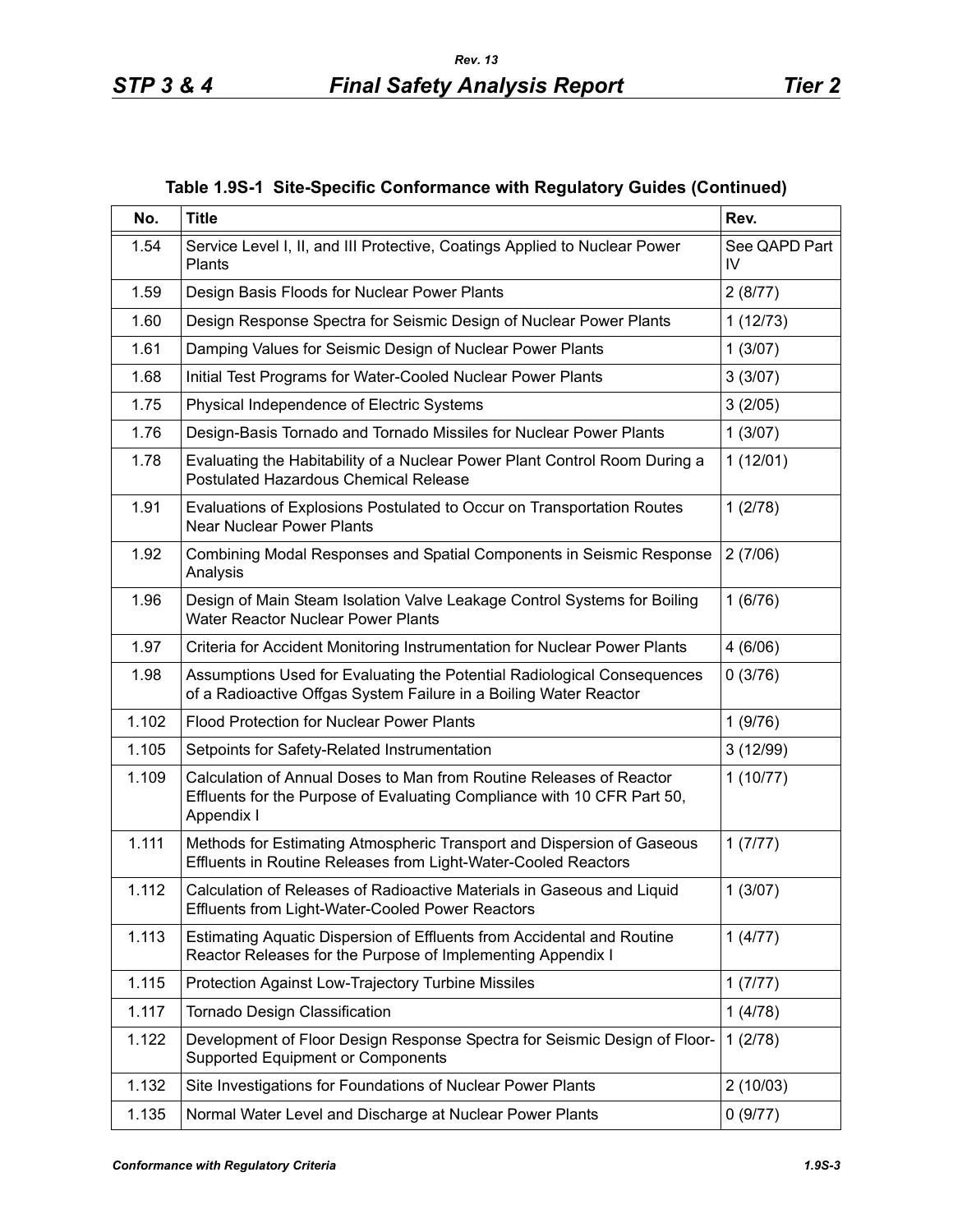|  |  | Table 1.9S-1 Site-Specific Conformance with Regulatory Guides (Continued) |  |  |  |
|--|--|---------------------------------------------------------------------------|--|--|--|
|--|--|---------------------------------------------------------------------------|--|--|--|

| No.               | <b>Title</b>                                                                                                                                                                  | Rev.                                                                                                   |
|-------------------|-------------------------------------------------------------------------------------------------------------------------------------------------------------------------------|--------------------------------------------------------------------------------------------------------|
| 1.138             | Laboratory Investigations of Soils and Rocks for Engineering Analysis and<br>Design of Nuclear Power Plants                                                                   | 2(12/03)                                                                                               |
| 1.140             | Design, Inspection, and Testing Criteria for Air Filtration and Adsorption Units<br>of Normal Atmosphere Cleanup Systems in Light-Water-Cooled Nuclear<br><b>Power Plants</b> | 2(6/01)                                                                                                |
| 1.142             | Safety-Related Concrete Structures for Nuclear Power Plants (Other than<br>Reactor Vessels and Containments)                                                                  | 2(11/01)                                                                                               |
| 1.143             | Design Guidance for Radioactive Waste Management Systems, Structures,<br>and Components Installed in Light-Water-Cooled Nuclear Power Plants                                  | 2 (11/01) (RWB,<br>radwaste pipe<br>tunnel, and<br>liquid and solid<br>waste<br>management<br>systems) |
| 1.153             | Criteria for Safety Systems                                                                                                                                                   | 1(6/96)                                                                                                |
| 1.160             | Monitoring the Effectiveness of Maintenance at Nuclear Power Plants<br>[per NEI 07-02]                                                                                        | 2(3/97)                                                                                                |
| 1.165             | Identification and Characterization of Seismic Sources and Determination of<br>Safe Shutdown Earthquake Ground Motion                                                         | 0(3/97)                                                                                                |
| 1.182             | Assessing and Managing Risk Before Maintenance Activities at Nuclear<br>Power Plants [per NEI 07-02]                                                                          | 0(5/00)                                                                                                |
| 1.189             | Fire Protection for Nuclear Power Plants                                                                                                                                      | 1(3/07)                                                                                                |
| 1.194             | Atmospheric Relative Concentrations for Control Room Radiological<br>Habitability Assessments at Nuclear Power Plants                                                         | 0(6/03)                                                                                                |
| 1.198             | Procedures and Criteria for Assessing Seismic Soil Liquefaction at Nuclear<br><b>Power Plant Sites</b>                                                                        | 0(11/03)                                                                                               |
| 1.199             | Anchoring Components and Structural Supports in Concrete                                                                                                                      | 0(11/03)                                                                                               |
| 1.204             | Guidelines for Lightning Protection of Nuclear Power Plants                                                                                                                   | 0(11/05)                                                                                               |
| 1.206             | Combined License Applications for Nuclear Power Plants                                                                                                                        | 0(6/07)                                                                                                |
| 1.208             | A Performance-Based Approach to Define the Site-Specific Earthquake<br><b>Ground Motion</b>                                                                                   | 0(3/07)                                                                                                |
| 1.221             | Design-Basis Hurricane and Hurricane Missiles for Nuclear Power Plants                                                                                                        | 0(10/11)                                                                                               |
| <b>Division 4</b> |                                                                                                                                                                               |                                                                                                        |
| 4.15              | Quality Assurance for Radiological Monitoring Programs (Normal Operation)<br>- Effluent Streams and the Environment                                                           | 1(2/79)                                                                                                |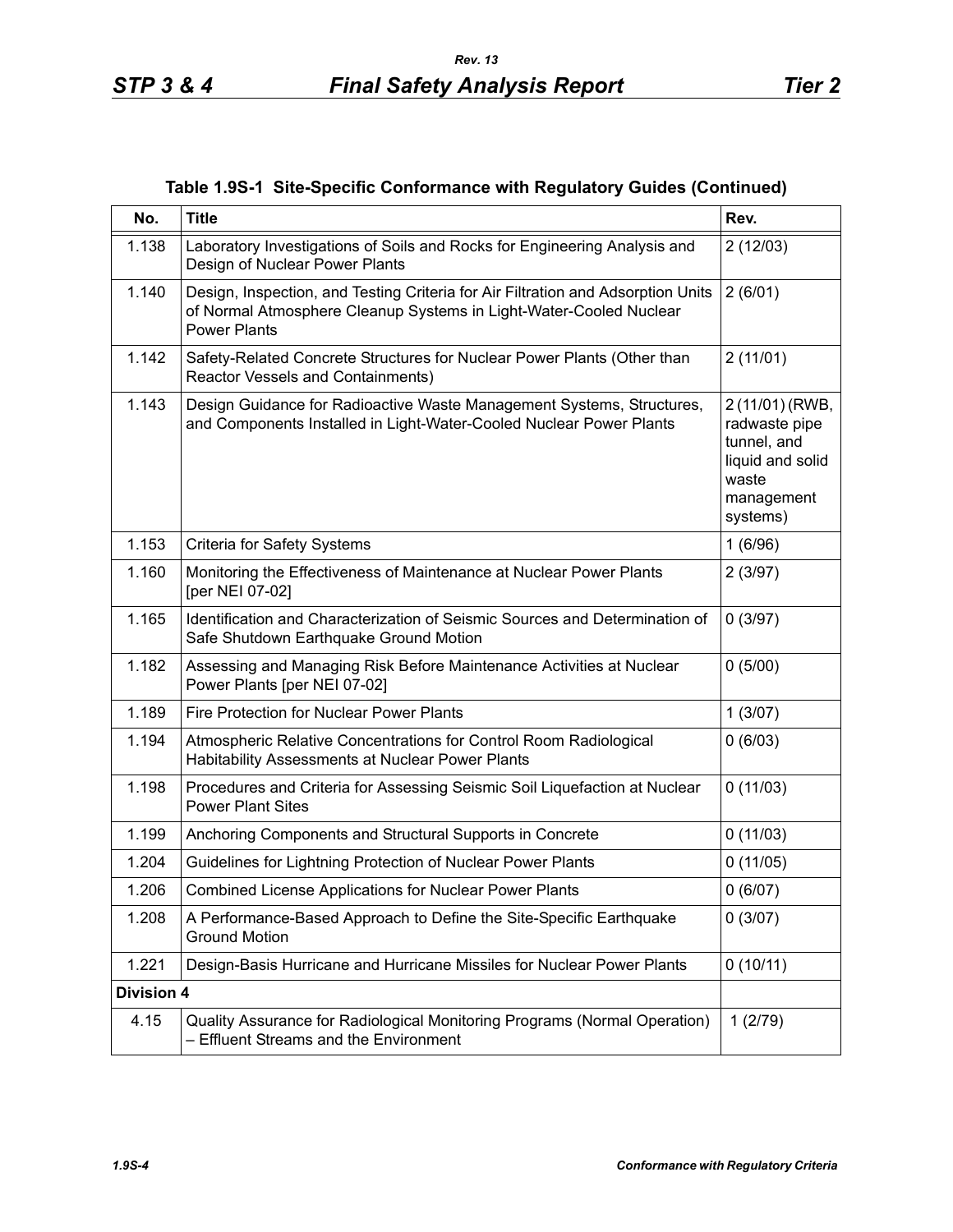| No.               | <b>Title</b>                                                                                                                                   | Rev.        |
|-------------------|------------------------------------------------------------------------------------------------------------------------------------------------|-------------|
| <b>Division 8</b> |                                                                                                                                                |             |
| 8.1               | <b>Radiation Symbol</b>                                                                                                                        | 0(2/73)     |
| 8.4               | Direct-Reading and Indirect-Reading Pocket Dosimeters                                                                                          | 0(2/73)     |
| 8.5               | Criticality and Other Interior Evacuation Signals                                                                                              | 1(3/81)     |
| 8.6               | Standard Test Procedure for Geiger-Muller Counters                                                                                             | 0(5/73)     |
| 8.7               | Instructions for Recording and Reporting Occupational Radiation Exposure<br>Data                                                               | 2(11/05)    |
| 8.8               | Information Relevant to Ensuring that Occupational Radiation Exposures at<br>Nuclear Power Stations Will Be as Low as Is Reasonably Achievable | 3(6/78)     |
| 8.9               | Acceptable Concepts, Models, Equations, and Assumptions for a Bioassay<br>Program                                                              | 1(7/93)     |
| 8.10              | Operating Philosophy for Maintaining Occupational Radiation Exposures as<br>Low as Is Reasonably Achievable                                    | $1-R(5/77)$ |
| 8.13              | Instruction Concerning Prenatal Radiation Exposure                                                                                             | 3(6/99)     |
| 8.15              | Acceptable Programs for Respiratory Protection                                                                                                 | 1(10/99)    |
| 8.20              | Applications of Bioassay for I-125 and I-131                                                                                                   | 1(9/79)     |
| 8.26              | Applications of Bioassay for Fission and Activation Products                                                                                   | 0(9/80)     |
| 8.27              | Radiation Protection Training for Personnel at Light-Water-Cooled Nuclear<br><b>Power Plants</b>                                               | 0(3/81)     |
| 8.28              | Audible-Alarm Dosimeters                                                                                                                       | 0(8/81)     |
| 8.29              | Instruction Concerning Risks from Occupational Radiation Exposure                                                                              | 1(2/96)     |
| 8.32              | Criteria for Establishing a Tritium Bioassay Program                                                                                           | 0(7/88)     |
| 8.34              | Monitoring Criteria and Methods To Calculate Occupational Radiation Doses                                                                      | 0(7/92)     |
| 8.35              | <b>Planned Special Exposures</b>                                                                                                               | 0(6/92)     |
| 8.36              | Radiation Dose to the Embryo/Fetus                                                                                                             | 0(7/92)     |
| 8.38              | Control of Access to High and Very High Radiation Areas of Nuclear Plants                                                                      | 1(5/06)     |

# **Table 1.9S-1 Site-Specific Conformance with Regulatory Guides (Continued)**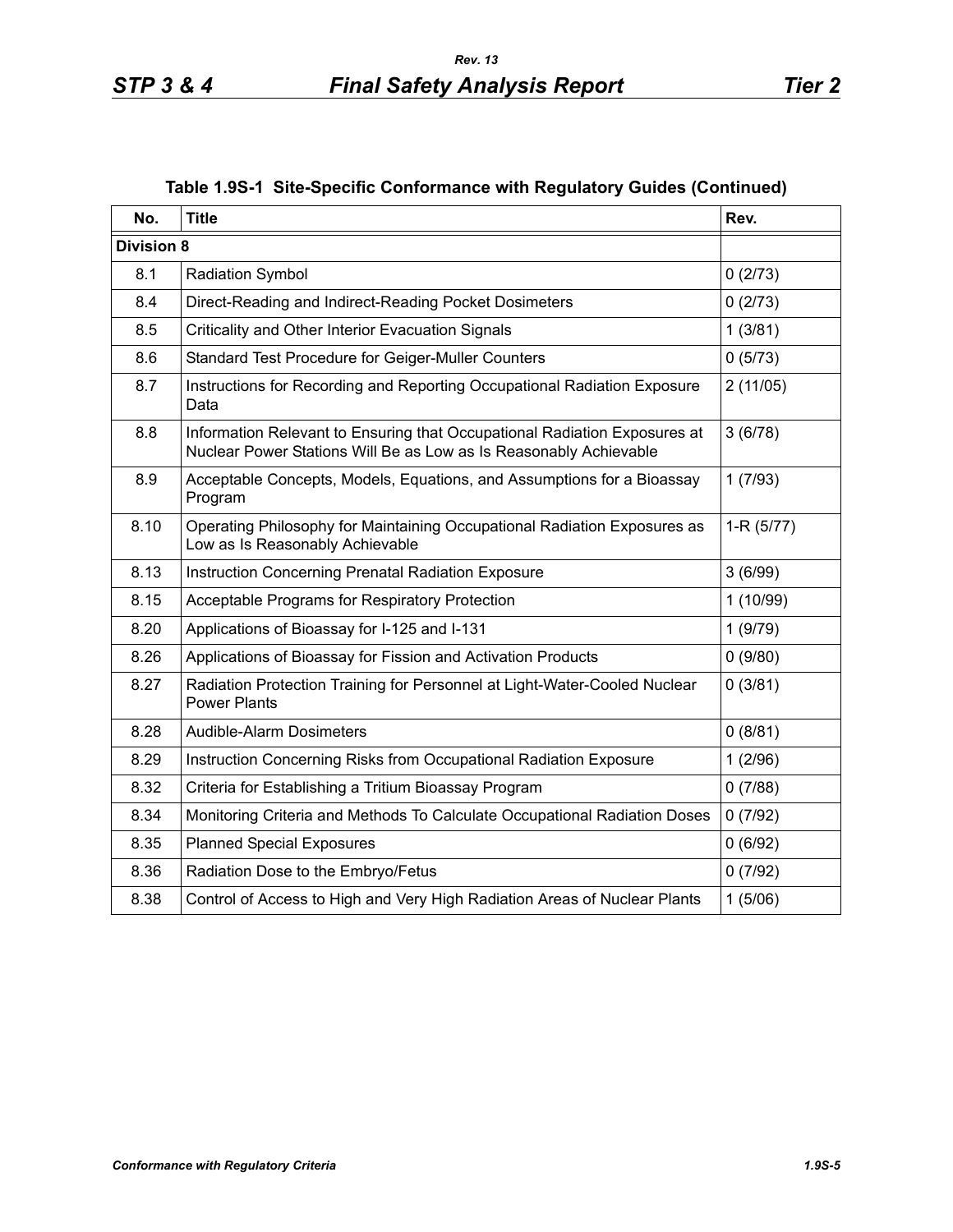|  |  | Table 1.9S-2 Conformance with Regulatory Guides Noted as "COL Applicant" in DCD |
|--|--|---------------------------------------------------------------------------------|
|  |  |                                                                                 |

| No. | <b>Title</b>                                                                                                  | Conformance                                                                                                                                                                                                   |
|-----|---------------------------------------------------------------------------------------------------------------|---------------------------------------------------------------------------------------------------------------------------------------------------------------------------------------------------------------|
|     | 1.16 Reporting of Operating Information Appendix A<br><b>Technical Specifications,</b><br>Rev. 4              | RG 1.16, Rev. 4 does not reflect current<br>regulations. STP 3 & 4 will conform to<br>10 CFR 50.72 and 10 CFR 50.73.                                                                                          |
|     | 1.33 Quality Assurance Program Requirements<br>(Operations)                                                   | See QAPD Part IV.                                                                                                                                                                                             |
|     | 1.71 Welder Qualifications for Areas of Limited<br>Accessibility, Rev. 0                                      | Refer to Subsection 10.3.6.3.                                                                                                                                                                                 |
|     | 1.86 Termination of Operating Licenses for Nuclear<br>Reactors, Rev. 0                                        | Not applicable.                                                                                                                                                                                               |
|     | 1.90   Inservice Inspection of Prestressed Concrete<br>Containment Structures with Grouted Tendons,<br>Rev. 1 | Not applicable.                                                                                                                                                                                               |
|     | 1.114 Guidance on Being Operator at the Controls of<br>a Nuclear Power Plant, Rev. 1                          | STP 3 & 4 meets the intent of this guide by<br>having sufficient operators on duty in the<br>control room to assure visual contact with<br>reactor controls and instrumentation during<br>routine log rounds. |
|     | 1.127   Inspection of Water-Control Structures<br>Associated with Nuclear Power Plants,<br>Rev. 1             | Not applicable.                                                                                                                                                                                               |
|     | 1.134   Medical Evaluation of Licensed Personnel for<br>Nuclear Power Plants, Rev. 2                          | Conforms.                                                                                                                                                                                                     |
|     | 1.149 Nuclear Power Plant Simulation facilities for<br>Use in Operator License Examinations, Rev. 1           | The simulator will be certified in accordance<br>with RG 1.149, Rev. 3 and ANSI/ANS 3.5-<br>1998.                                                                                                             |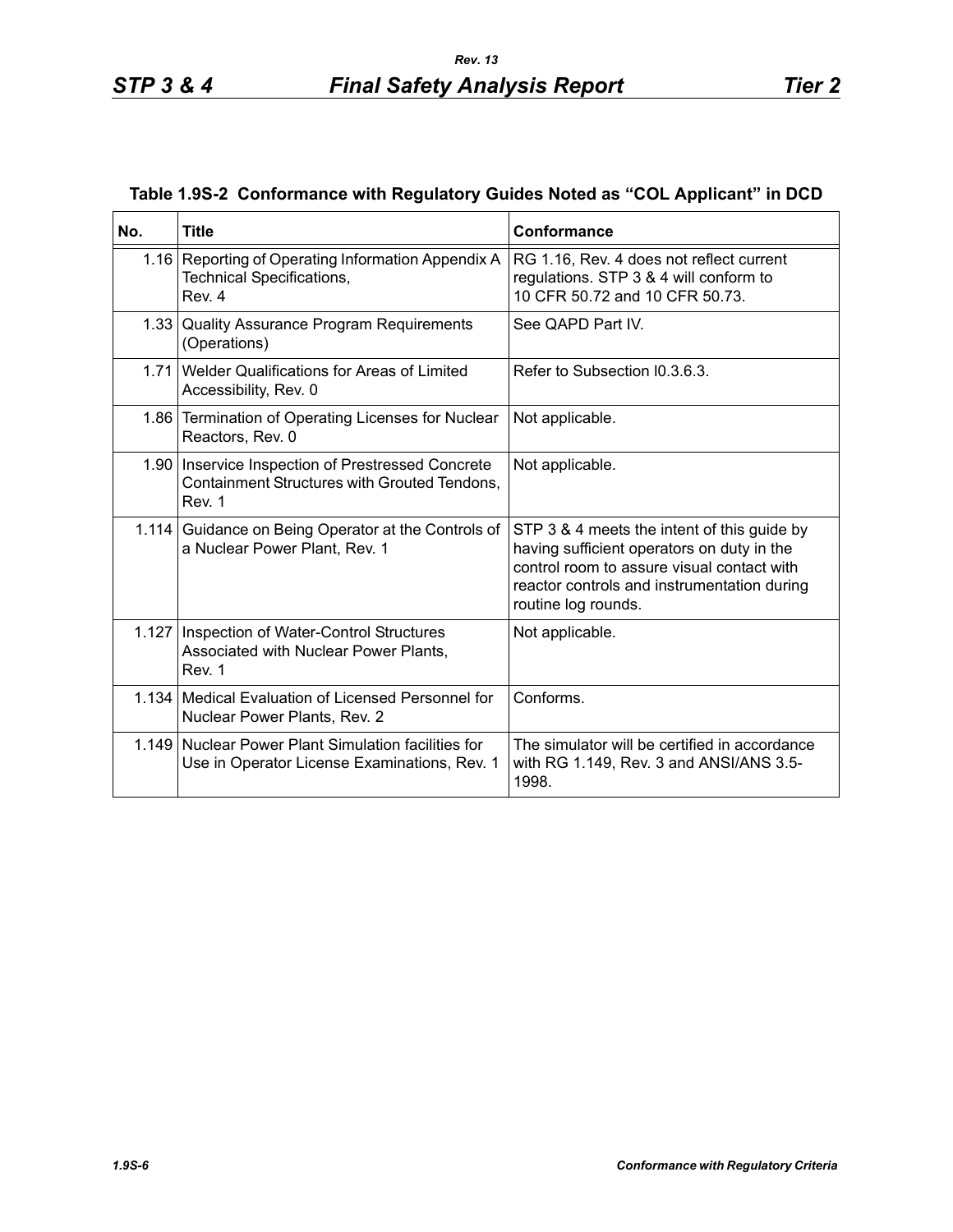| No.             | <b>Title</b>                                                                               | Rev.    |
|-----------------|--------------------------------------------------------------------------------------------|---------|
|                 | Chapter 1 - Introduction and General Description of the Plant                              |         |
| 1.0             | Introduction and Interfaces                                                                | 0(3/07) |
|                 | <b>Chapter 2 - Site Characteristics</b>                                                    |         |
| 2.0             | Site Characteristics and Site Parameters                                                   | 0(3/07) |
| 2.1.1           | Site Location and Description                                                              | 3(3/07) |
| 2.1.2           | <b>Exclusion Area Authority and Control</b>                                                | 3(3/07) |
| 2.1.3           | <b>Population Distribution</b>                                                             | 3(3/07) |
| $2.2.1 - 2.2.2$ | Identification of Potential Hazards in Site Vicinity                                       | 3(3/07) |
| 2.2.3           | <b>Evaluation of Potential Accidents</b>                                                   | 3(3/07) |
| 2.3.1           | <b>Regional Climatology</b>                                                                | 3(3/07) |
| 2.3.2           | Local Meteorology                                                                          | 3(3/07) |
| 2.3.3           | Onsite Meteorological Measurements Programs                                                | 3(3/07) |
| 2.3.4           | Short-Term Atmospheric Dispersion Estimates for Accident Releases                          | 3(3/07) |
| 2.3.5           | Long-Term Atmospheric Dispersion Estimates for Routine<br><b>Releases</b>                  | 3(3/07) |
| 2.4.1           | <b>Hydrologic Description</b>                                                              | 3(3/07) |
| 2.4.2           | Floods                                                                                     | 4(3/07) |
| 2.4.3           | Probable Maximum Flood (PMF) on Streams and Rivers                                         | 4(3/07) |
| 2.4.4           | <b>Potential Dam Failures</b>                                                              | 3(3/07) |
| 2.4.5           | Probable Maximum Surge and Seiche Flooding                                                 | 3(3/07) |
| 2.4.6           | Probable Maximum Tsunami Hazards                                                           | 3(3/07) |
| 2.4.7           | Ice Effects                                                                                | 3(3/07) |
| 2.4.8           | <b>Cooling Water Canals and Reservoirs</b>                                                 | 3(3/07) |
| 2.4.9           | <b>Channel Diversions</b>                                                                  | 3(3/07) |
| 2.4.10          | <b>Flooding Protection Requirements</b>                                                    | 3(3/07) |
| 2.4.11          | Low Water Considerations                                                                   | 3(3/07) |
| 2.4.12          | Groundwater                                                                                | 3(3/07) |
| 2.4.13          | Accidental Releases of Radioactive Liquid Effluents in Ground and<br><b>Surface Waters</b> | 3(3/07) |
| 2.4.14          | Technical Specifications and Emergency Operation Requirements                              | 3(3/07) |
| 2.5.1           | Basic Geologic and Seismic Information                                                     | 4(3/07) |
| 2.5.2           | <b>Vibratory Ground Motion</b>                                                             | 4(3/07) |
| 2.5.3           | <b>Surface Faulting</b>                                                                    | 4(3/07) |

**Table 1.9S-3 Site-Specific Conformance with Standard Review Plan**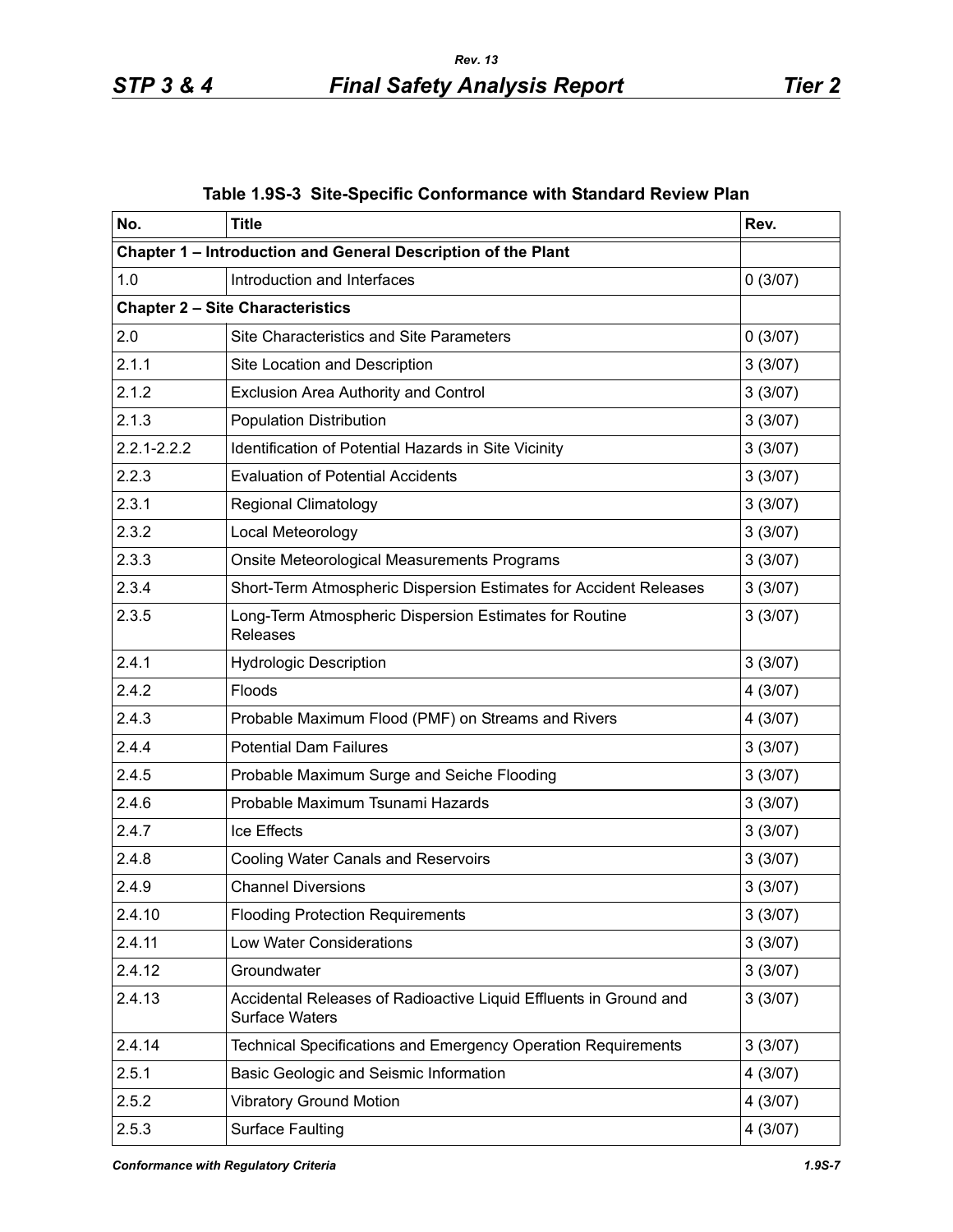| No.     | <b>Title</b>                                                         | Rev.     |
|---------|----------------------------------------------------------------------|----------|
| 2.5.4   | Stability of Subsurface Materials and Foundations                    | 3(3/07)  |
| 2.5.5   | <b>Stability of Slopes</b>                                           | 3(3/07)  |
|         | Chapter 3 - Design of Structures, Components, Equipment, and Systems |          |
| 3.2.1   | Seismic Classification                                               | 2(3/07)  |
| 3.2.2   | System Quality Group Classification                                  | 2(3/07)  |
| 3.3.1   | <b>Wind Loadings</b>                                                 | 3 (3/070 |
| 3.3.2   | Tornado Loadings                                                     | 3(3/07)  |
| 3.4.2   | Analysis Procedures                                                  | 3(3/07)  |
| 3.5.1.3 | <b>Turbine Missiles</b>                                              | 3(3/07)  |
| 3.5.1.4 | Missiles Generated by Tornadoes and Extreme Winds                    | 3(3/07)  |
| 3.5.3   | <b>Barrier Design Procedures</b>                                     | 3(3/07)  |
| 3.7.1   | Seismic Design Parameters                                            | 3(3/07)  |
| 3.7.2   | Seismic System Analysis                                              | 3(3/07)  |
| 3.8.4   | Other Seismic Category I Structures                                  | 2(3/07)  |
|         | Appendix B                                                           | 2(3/07)  |
|         | Appendix C                                                           | 2(3/07)  |
| 3.8.5   | Foundations                                                          | 2(3/07)  |
|         | <b>Chapter 8 - Electrical Power</b>                                  |          |
| 8.1     | Electric Power - Introduction                                        | 3(3/07)  |
| 8.2     | Offsite Power system                                                 | 4(3/07)  |
|         | Appendix A                                                           | 4(3/07)  |
|         | <b>Chapter 9 - Auxiliary Systems</b>                                 |          |
| 9.2.1   | <b>Station Service Water System</b>                                  | 5(3/07)  |
| 9.2.2   | Reactor Auxiliary Cooling Water Systems                              | 4 (3/07) |
| 9.2.4   | Potable and Sanitary Water Systems                                   | 3(3/07)  |
| 9.2.5   | <b>Ultimate Heat Sink</b>                                            | 3(3/07)  |
| 9.3.1   | Compressed Air System                                                | 2(3/07)  |
| 9.3.3   | Equipment and Floor Drainage System                                  | 3(3/07)  |
| 9.5.1   | Fire Protection Program                                              | 5(3/07)  |
|         | Appendix A                                                           | 5(3/07)  |
| 9.5.2   | <b>Communications Systems</b>                                        | 3(3/07)  |

|  |  | Table 1.9S-3 Site-Specific Conformance with Standard Review Plan (Continued) |  |  |  |
|--|--|------------------------------------------------------------------------------|--|--|--|
|--|--|------------------------------------------------------------------------------|--|--|--|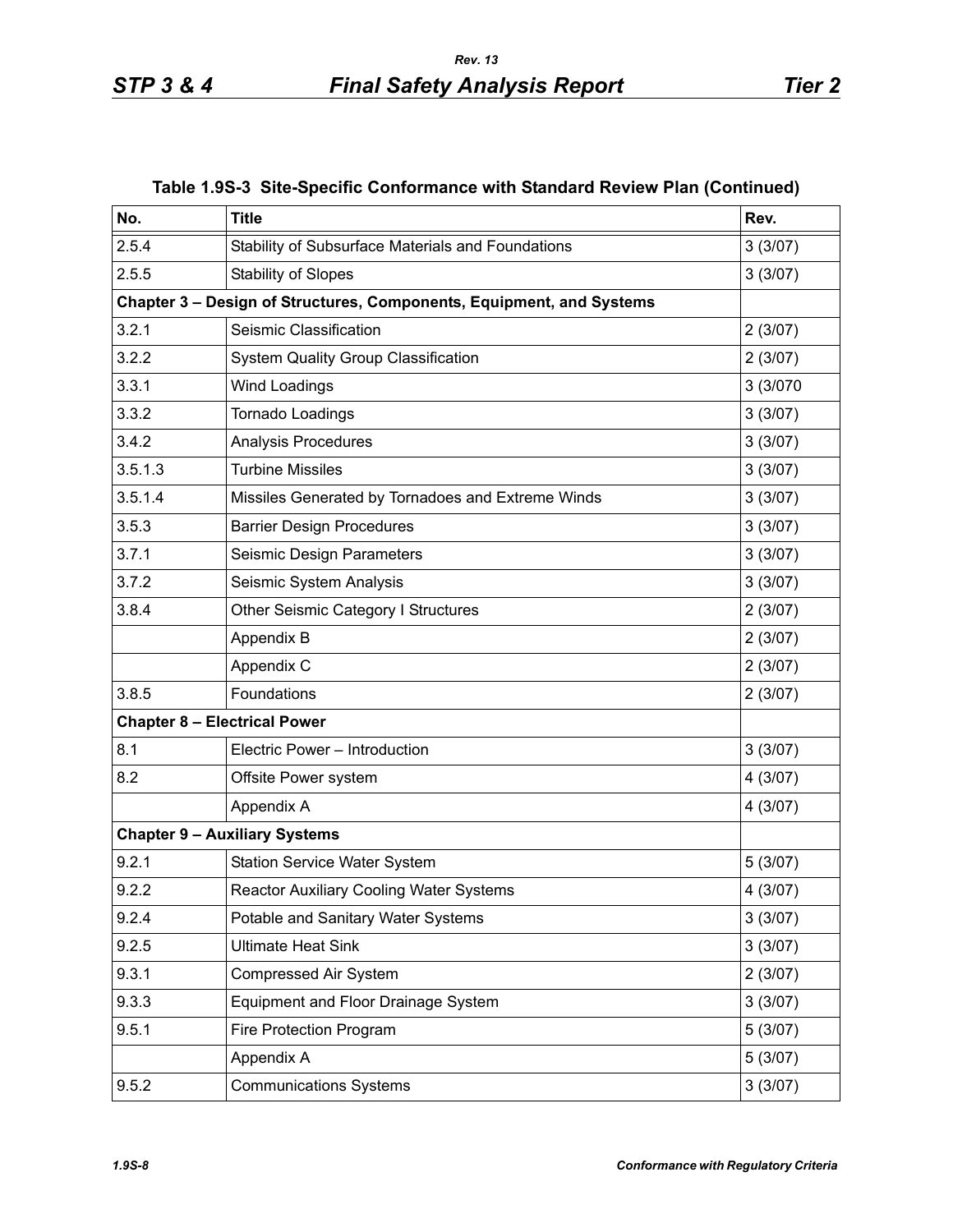| Table 1.9S-3 Site-Specific Conformance with Standard Review Plan (Continued) |  |  |  |  |  |  |
|------------------------------------------------------------------------------|--|--|--|--|--|--|
|------------------------------------------------------------------------------|--|--|--|--|--|--|

| No.           | <b>Title</b>                                                                                                  | Rev.                    |
|---------------|---------------------------------------------------------------------------------------------------------------|-------------------------|
|               | Chapter 10 - Steam and Power Conversion System                                                                |                         |
| 10.4.5        | <b>Circulating Water System</b>                                                                               | 3(3/07)                 |
|               | <b>Chapter 11 - Radioactive Waste Management</b>                                                              |                         |
| 11.5          | Process and Effluent Radiological Monitoring Instrumentation and<br><b>Sampling Systems</b>                   | 3(7/81)                 |
|               | BTP 11-6 Postulated Radioactive Releases due to Liquid-Containing Tank<br><b>Failures</b>                     | 3(3/07)                 |
|               | <b>Chapter 12 - Radiation Protection</b>                                                                      |                         |
| 12.5          | <b>Operational Radiation Protection Program</b>                                                               | 3(3/07)                 |
|               | <b>Chapter 13 - Conduct of Operations</b>                                                                     |                         |
| 13.1.1        | Management and Technical Support Organization                                                                 | 5(3/07)                 |
| 13.1.2-13.1.3 | <b>Operating Organization</b>                                                                                 | 6(3/07)                 |
| 13.2.1        | Reactor Operator Requalification Program; Reactor Operator Training                                           | 3(3/07)                 |
| 13.2.2        | Non-Licensed Plant Staff Training                                                                             | 3(3/07)                 |
| 13.3          | <b>Emergency Planning</b>                                                                                     | 3(3/07)                 |
| 13.4          | <b>Operational Programs</b>                                                                                   | 3(3/07)                 |
| 13.5.1        | <b>Administrative Procedures</b>                                                                              | 0(7/81)                 |
| 13.5.1.1      | Administrative Procedures - General                                                                           | 0(3/07)                 |
| 13.5.1.2      | Administrative Procedures - Initial Test Program                                                              | 0(6/96)                 |
| 13.5.2.1      | <b>Operating and Emergency Operating Procedures</b>                                                           | 2(3/07)                 |
|               | Appendix A                                                                                                    | 2(3/07)                 |
| 13.5.2.2      | Maintenance and Other Operating Procedures                                                                    | 0(4/96)<br><b>DRAFT</b> |
| 13.6          | <b>Physical Security</b>                                                                                      | 3(3/07)                 |
| 13.6.1        | Physical Security - Combined License Review Responsibilities                                                  | 0(3/07)                 |
|               | <b>Chapter 17 - Quality Assurance</b>                                                                         |                         |
| 17.5          | Quality Assurance Program Description - Design Certification, Early Site<br>Permit and New License Applicants | 0(3/07)                 |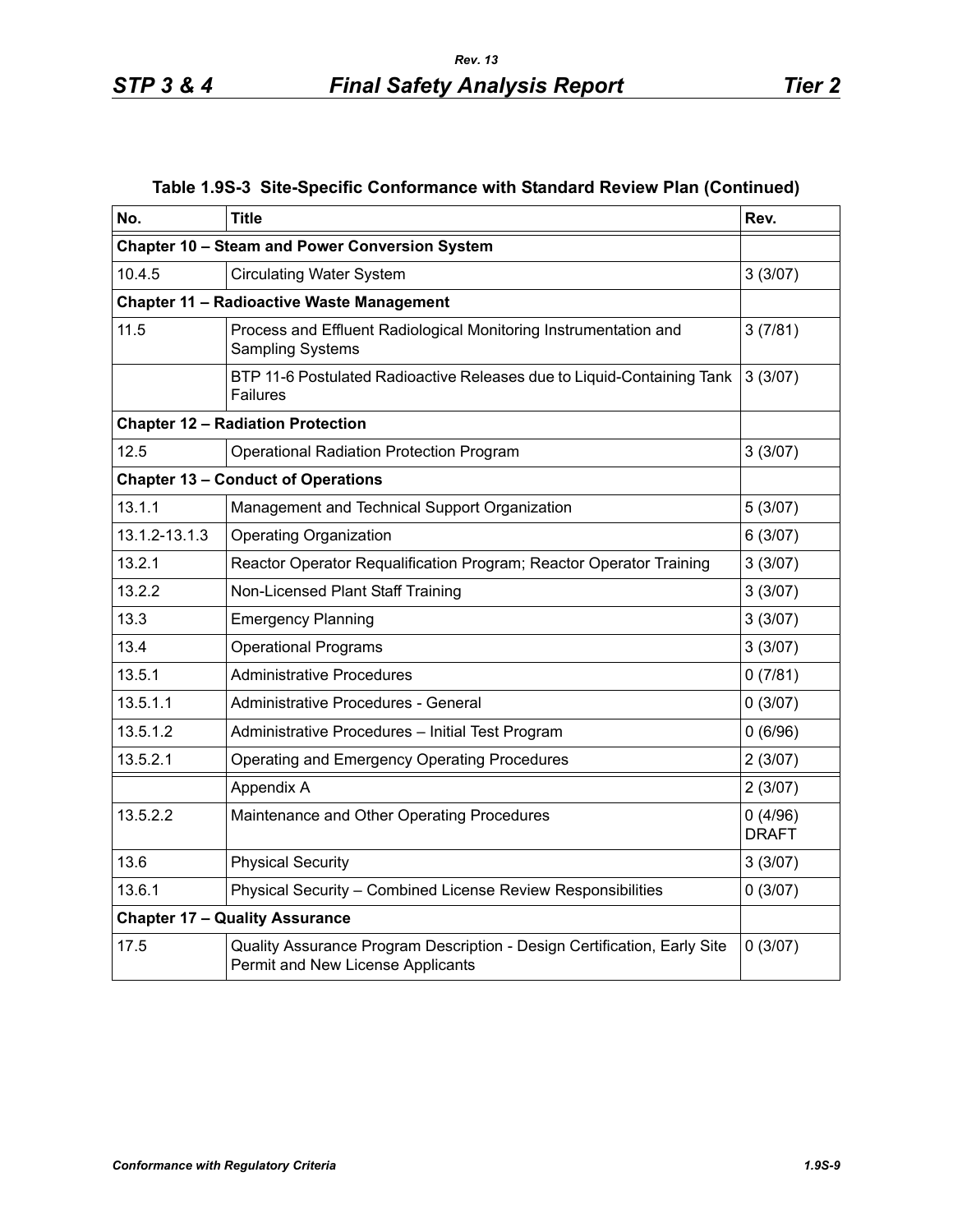| <b>Departure</b><br><b>Number</b> | <b>Subject</b>                      | <b>Affected FSAR Sections</b>                                                                                                                                                                                                                                                                                                                                         | <b>Sections</b>                                                                                                      | Applicable SRP Conformance with Applicable SRP/<br><b>Justification for Differences</b> |
|-----------------------------------|-------------------------------------|-----------------------------------------------------------------------------------------------------------------------------------------------------------------------------------------------------------------------------------------------------------------------------------------------------------------------------------------------------------------------|----------------------------------------------------------------------------------------------------------------------|-----------------------------------------------------------------------------------------|
| STD DEP<br>$T11.1-1$              | Definition of As-Built              | Tier 1 Section 1.1                                                                                                                                                                                                                                                                                                                                                    | 14.3                                                                                                                 | Conforms with applicable SRP section                                                    |
| STD DEP<br>$T12.1-2$              | <b>RIP Motor Casing</b><br>Cladding | Tier 1 Section 2.1<br>Tier 2 Section 5.3                                                                                                                                                                                                                                                                                                                              | 5.3.1<br>5.3.3                                                                                                       | Conforms with applicable SRP sections                                                   |
| STD DEP<br>T1 2.2-1               | <b>Control System</b><br>Changes    | Tier 1 Section 2.2<br>Tier 1 Section 2.15<br>Tier 2 Section 7.2<br>Tier 2 Section 7.6<br>Tier 2 Section 7.7<br>Tier 2 Section 10.1<br>Tier 2 Section 16.3.3.1.1<br>Tier 2 Section 16B.3.3.1.1                                                                                                                                                                         | 1.0<br>App 7.0-A<br>7.1<br>7.2<br>7.3<br>7.6<br>7.7                                                                  | Conforms with applicable SRP sections                                                   |
| STD DEP<br>$T12.3-1$              | Hi Rad MSIV<br>Closure              | Tier 1 Section 2.3<br>Tier 1 Section 2.7<br>Tier 2 Section 1.2<br>Tier 2 Appendix 1A<br>Tier 2 Section 3.4<br>Tier 2 Section 5.2<br>Tier 2 Section 7.1<br>Tier 2 Section 7.2<br>Tier 2 Section 7.3<br>Tier 2 Section 7.5<br>Tier 2 Section 15.2<br>Tier 2 Section 16.3.3.1.1<br>Tier 2 Section 16.3.3.6.1<br>Tier 2 Section 16B.3.3.1.1<br>Tier 2 Section 16B.3.3.6.1 | 1.0<br>3.4.1<br>5.2.5<br>7.1<br>Table 7.1<br>App 7.1-A<br>7.2<br>7.3<br>7.5<br>11.5<br>13.3<br>15.2.1-15.2.5<br>16.0 | Conforms with applicable SRP sections                                                   |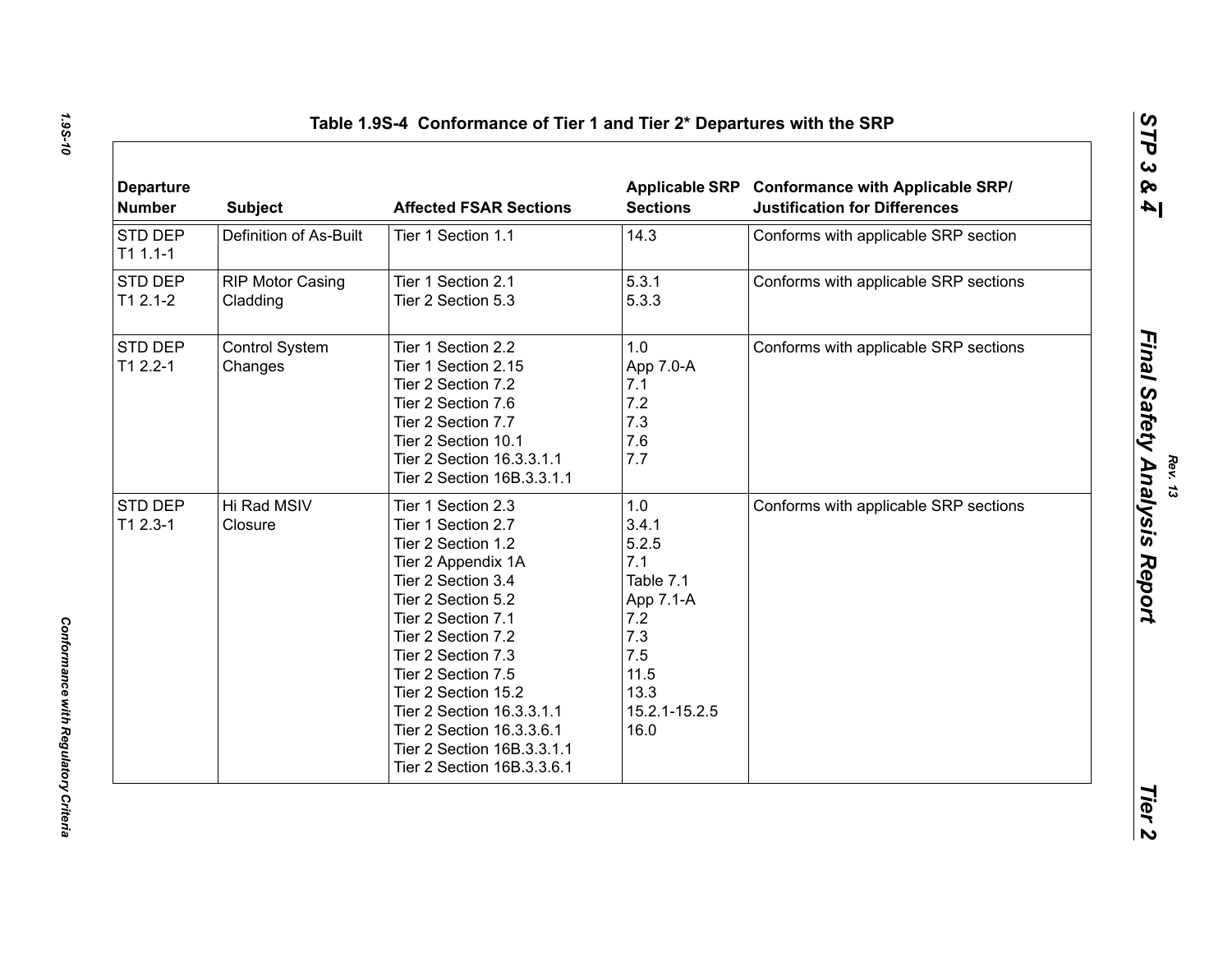| <b>Departure</b><br><b>Number</b> | <b>Subject</b>                 | <b>Affected FSAR Sections</b>                                                                                                                                                                                                                                                                                        | <b>Sections</b>                                                                                                                 | Applicable SRP Conformance with Applicable SRP/<br><b>Justification for Differences</b> |
|-----------------------------------|--------------------------------|----------------------------------------------------------------------------------------------------------------------------------------------------------------------------------------------------------------------------------------------------------------------------------------------------------------------|---------------------------------------------------------------------------------------------------------------------------------|-----------------------------------------------------------------------------------------|
| STD DEP<br>$T12.4-1$              | RHR Spent Fuel<br>Pool Cooling | Tier 1 Section 2.4<br>Tier 1 Section 2.6<br>Tier 2 Appendix 1AA<br>Tier 2 Section 3.1<br>Tier 2 Section 3.9<br>Tier 2 Appendix 3MA<br>Tier 2 Section 5.4<br>Tier 2 Section 6.3<br>Tier 2 Section 6.6<br>Tier 2 Section 7.3<br>Tier 2 Section 7.4<br>Tier 2 Section 9.1<br>Tier 2 Appendix 19L<br>Tier 2 Appendix 19Q | 3.2.1<br>3.2.2<br>5.4<br>5.4.7<br>6.3<br>6.6<br>7.3<br>7.4<br>9.1.1<br>9.1.2<br>9.1.3<br>9.1.4<br>9.1.5<br>13.4<br>19.1<br>19.2 | Conforms with applicable SRP sections                                                   |
|                                   |                                |                                                                                                                                                                                                                                                                                                                      |                                                                                                                                 |                                                                                         |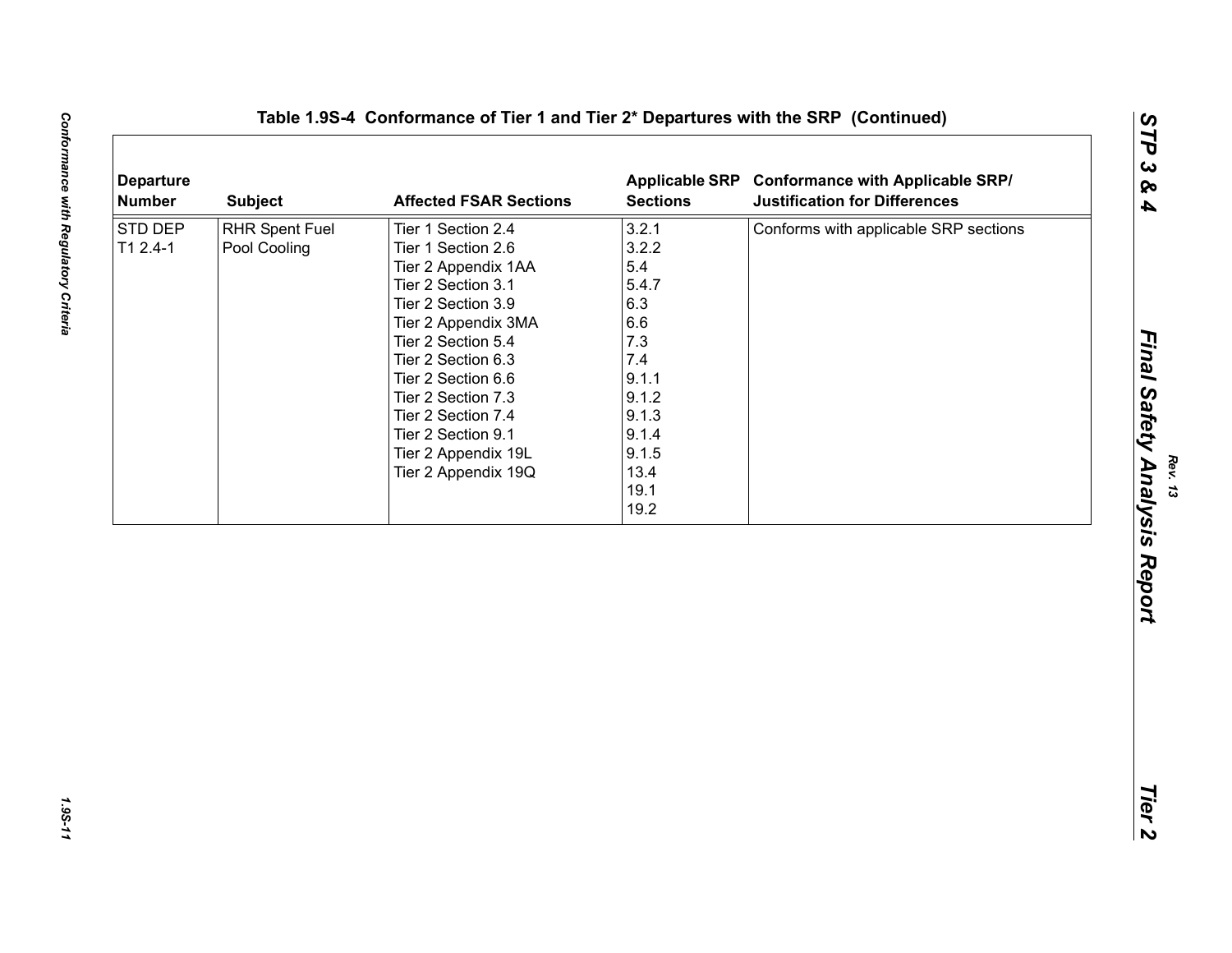| STD DEP<br>T1 2.4-2 | FW Line Break<br>Mitigation | Tier 1 Section 2.4                                                                                                                                                                                                                                                             |                                                                                                                                                                                                        | <b>Justification for Differences</b>  |
|---------------------|-----------------------------|--------------------------------------------------------------------------------------------------------------------------------------------------------------------------------------------------------------------------------------------------------------------------------|--------------------------------------------------------------------------------------------------------------------------------------------------------------------------------------------------------|---------------------------------------|
|                     |                             | Tier 2 Section 5.2<br>Tier 2 Section 6.2<br>Tier 2 Section 7.3<br>Tier 2 Section 8.1<br>Tier 2 Section 8.3<br>Tier 2 Section 10.2<br>Tier 2 Appendix 19L<br>Tier 2 Section 16.3.3.1.1<br>Tier 2 Section 16.3.3.1.4<br>Tier 2 Section 16B.3.3.1.1<br>Tier 2 Section 16B.3.3.1.4 | 3.2.2<br>3.6.2<br>3.6.3<br>3.8.3<br>3.11<br>5.2.2<br>5.2.3<br>5.2.4<br>5.2.5<br>6.2.1.1C<br>6.2.1.2<br>6.2.1.3<br>6.2.1.4<br>6.2.2<br>6.2.3<br>6.2.4<br>6.5.2<br>6.6<br>9.2.2<br>9.2.3<br>10.2<br>16.0 | Conforms with applicable SRP sections |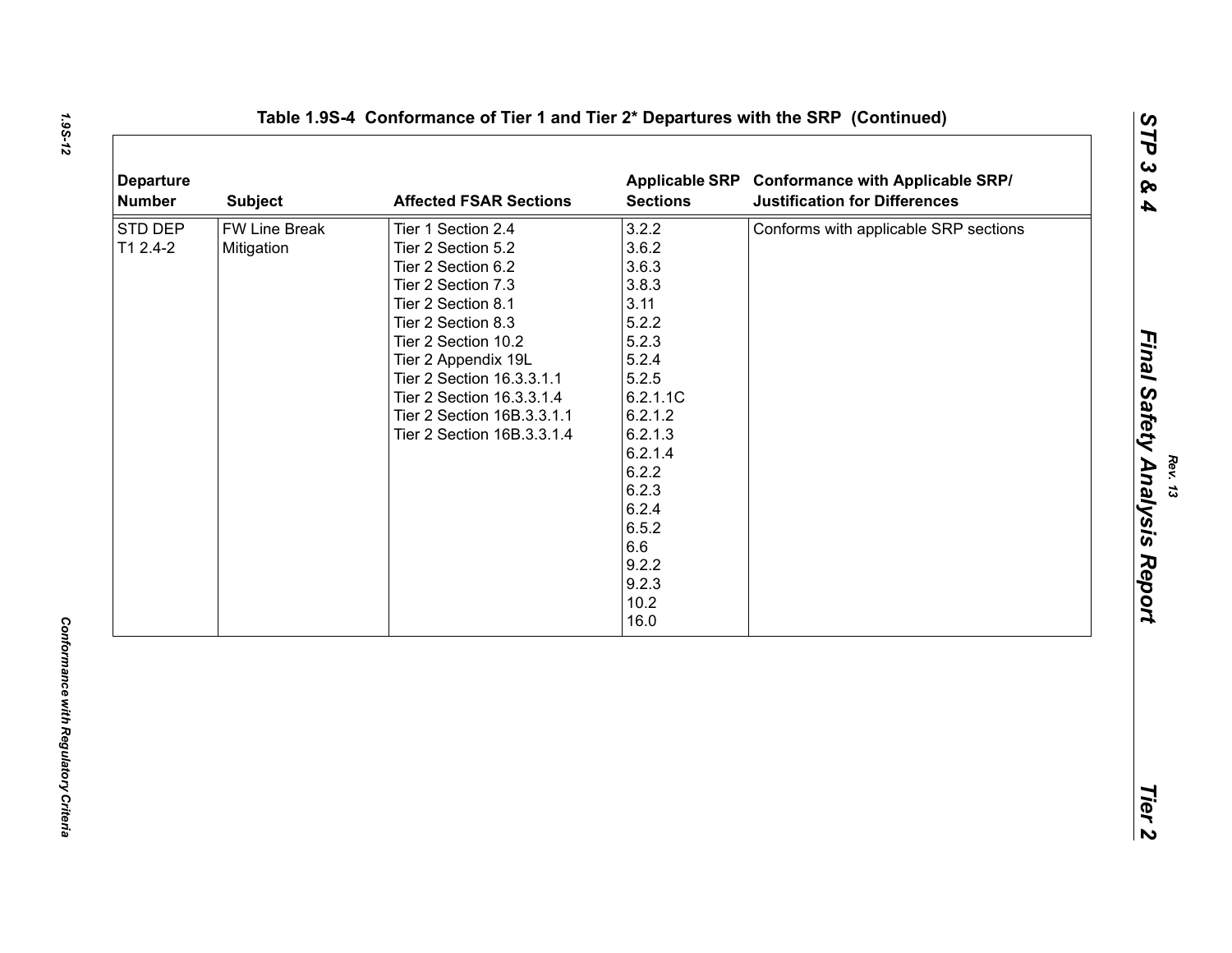| <b>Departure</b><br><b>Number</b> | <b>Subject</b>           | <b>Affected FSAR Sections</b> | <b>Applicable SRP</b><br><b>Sections</b> | <b>Conformance with Applicable SRP/</b><br><b>Justification for Differences</b> |
|-----------------------------------|--------------------------|-------------------------------|------------------------------------------|---------------------------------------------------------------------------------|
| STD DEP                           | <b>RCIC Pump</b>         | Tier 1 Section 2.4            | 3.2.2                                    | Conforms with applicable SRP sections                                           |
| T1 2.4-3                          |                          | Tier 2 Appendix 1A            | 5.4                                      |                                                                                 |
|                                   |                          | Tier 2 Section 3.2            | 5.4.6                                    |                                                                                 |
|                                   |                          | Tier 2 Section 3.9            | 5.4.7                                    |                                                                                 |
|                                   |                          | Tier 2 Appendix 3B            | 6.2.1.2                                  |                                                                                 |
|                                   |                          | Tier 2 Appendix 3MA           | 6.2.1.3                                  |                                                                                 |
|                                   |                          | Tier 2 Section 5.4            | 6.2.1.4                                  |                                                                                 |
|                                   |                          | Tier 2 Section 6.2            | 6.2.1.5                                  |                                                                                 |
|                                   |                          | Tier 2 Section 7.3            | 6.2.2                                    |                                                                                 |
|                                   |                          | Tier 2 Section 14.2           | 6.2.4                                    |                                                                                 |
|                                   |                          | Tier 2 Section 16.3.3.1.1     | 7.3                                      |                                                                                 |
|                                   |                          | Tier 2 Section 16.3.3.1.4     | 14.2                                     |                                                                                 |
|                                   |                          | Tier 2 Section 16B.3.3.1.1    | 16.0                                     |                                                                                 |
|                                   |                          | Tier 2 Section 16B.3.3.1.4    | 16.1                                     |                                                                                 |
|                                   |                          | Tier 2 Section 19.3           | 19.1                                     |                                                                                 |
|                                   |                          | Tier 2 Section 19.9           | 19.2                                     |                                                                                 |
|                                   |                          | Tier 2 Section 19.11          |                                          |                                                                                 |
|                                   |                          | Tier 2 Section 19.13          |                                          |                                                                                 |
|                                   |                          | Tier 2 Appendix 19K           |                                          |                                                                                 |
|                                   |                          | Tier 2 Appendix 19M           |                                          |                                                                                 |
| <b>STD DEP</b>                    | RHR, HPCF, and RCIC      | Tier 1 Section 2.4            | 6.2                                      | Conforms with applicable SRP sections                                           |
| T1 2.4-4                          | <b>Turbine Pump NPSH</b> | Tier 2 Section 5.4            |                                          |                                                                                 |
|                                   |                          | Tier 2 Section 6.2            |                                          |                                                                                 |
|                                   |                          | Tier 2 Section 6.3            |                                          |                                                                                 |
|                                   |                          | Tier 2 Appendix 6C            |                                          |                                                                                 |
|                                   |                          | Tier 2 Section 14.2           |                                          |                                                                                 |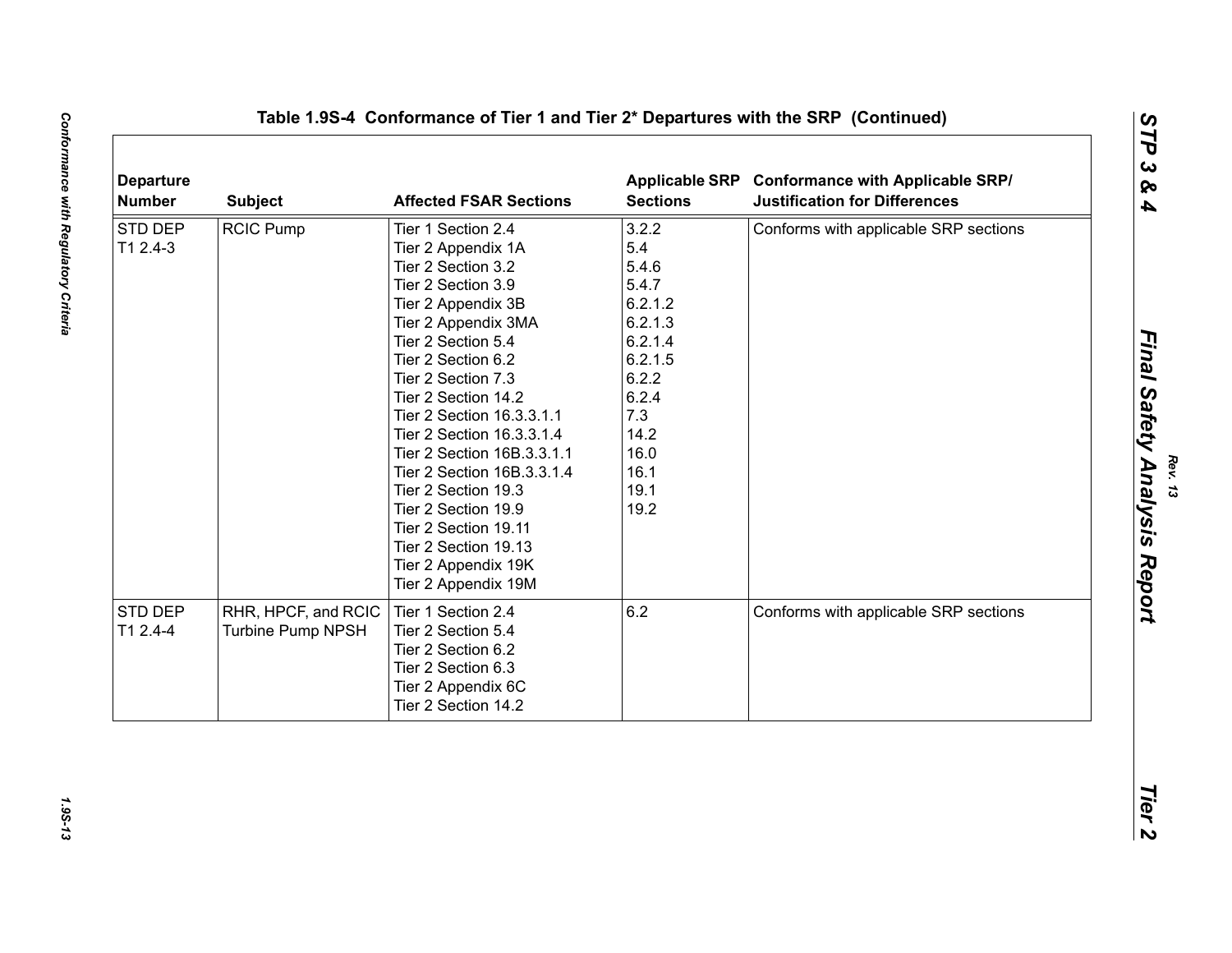| <b>Departure</b><br><b>Number</b> | <b>Subject</b>                                        | <b>Affected FSAR Sections</b>                                                                                                      | <b>Applicable SRP</b><br><b>Sections</b> | <b>Conformance with Applicable SRP/</b><br><b>Justification for Differences</b> |
|-----------------------------------|-------------------------------------------------------|------------------------------------------------------------------------------------------------------------------------------------|------------------------------------------|---------------------------------------------------------------------------------|
| STP DEP<br>$T12.5-1$              | New Fuel Storage<br>Racks                             | Tier 1 Section 2.5<br>Tier 2 Section 1.2<br>Tier 2 Section 3.1<br>Tier 2 Section 9.1<br>Tier 2 Section 12.3<br>Tier 2 Section 16.4 | 9.1.1<br>9.1.2                           | Conforms with applicable SRP Sections                                           |
| STD DEP<br>T1 2.10-1              | <b>Addition of Condensate</b><br><b>Booster Pumps</b> | Tier 1 Section<br>2.10                                                                                                             | 10.4.7                                   | Conforms with applicable SRP sections                                           |
| <b>STD DEP</b><br>T1 2.12-1       | Breaker/Fuse<br>Coordination                          | Tier 1 Section 2.12                                                                                                                | 14.3<br>14.3.6                           | Conforms with applicable SRP sections                                           |
| STD DEP<br>T1 2.12-2              | <b>I&amp;C Power</b><br>Division                      | Tier 1 Section 2.12<br>Tier 2 Section 8.1<br>Tier 2 Section 8.3                                                                    | App 7.1-C                                | Conforms with applicable SRP section                                            |
|                                   |                                                       |                                                                                                                                    |                                          |                                                                                 |
|                                   |                                                       |                                                                                                                                    |                                          |                                                                                 |
|                                   |                                                       |                                                                                                                                    |                                          |                                                                                 |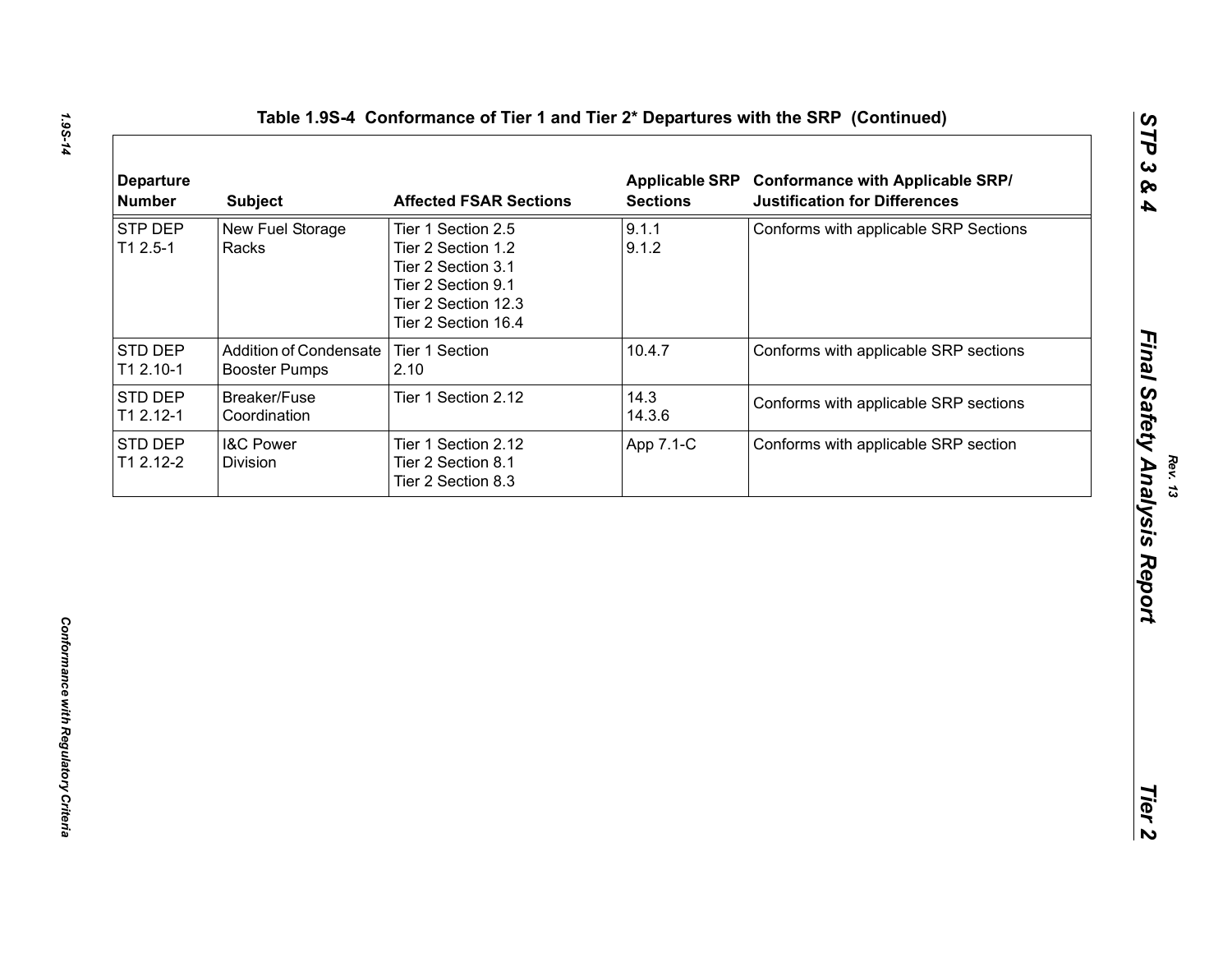| <b>Departure</b><br>Number | <b>Subject</b> | <b>Affected FSAR Sections</b> | <b>Sections</b> | Applicable SRP Conformance with Applicable SRP/<br><b>Justification for Differences</b> |
|----------------------------|----------------|-------------------------------|-----------------|-----------------------------------------------------------------------------------------|
| STD DEP                    | Hydrogen       | Tier 1 Section 2.2            | 3.2.2           | Conforms with applicable SRP sections                                                   |
| T1 2.14-1                  | Recombiner     | Tier 1 Section 2.3            | 5.4             |                                                                                         |
|                            | Elimination    | Tier 1 Section 2.4            | 5.4.6           |                                                                                         |
|                            |                | Tier 1 Section 2.7            | 5.4.7           |                                                                                         |
|                            |                | Tier 1 Section 2.11           | 6.2.2           |                                                                                         |
|                            |                | Tier 1 Section 2.14           | 6.5.2           |                                                                                         |
|                            |                | Tier 1 Section 2.15           | 6.5.3           |                                                                                         |
|                            |                | Tier 2 Section 1.2            | 6.5.5           |                                                                                         |
|                            |                | Tier 2 Appendix 1A            | 7.1             |                                                                                         |
|                            |                | Tier 2 Appendix 1AA           | 7.3             |                                                                                         |
|                            |                | Tier 2 Section 3.2            | 7.4             |                                                                                         |
|                            |                | Tier 2 Section 3.9            | 7.5             |                                                                                         |
|                            |                | Tier 2 Appendix 3I            | 7.6             |                                                                                         |
|                            |                | Tier 2 Appendix 3MA           | 16.0            |                                                                                         |
|                            |                | Tier 2 Section 5.2            | 16.1            |                                                                                         |
|                            |                | Tier 2 Section 5.4            |                 |                                                                                         |
|                            |                | Tier 2 Section 6.2            |                 |                                                                                         |
|                            |                | Tier 2 Section 6.5            |                 |                                                                                         |
|                            |                | Tier 2 Section 6.6            |                 |                                                                                         |
|                            |                | Tier 2 Section 7.1            |                 |                                                                                         |
|                            |                | Tier 2 Section 7.3            |                 |                                                                                         |
|                            |                | Tier 2 Section 7.4            |                 |                                                                                         |
|                            |                | Tier 2 Section 7.5            |                 |                                                                                         |
|                            |                | Tier 2 Section 7.6            |                 |                                                                                         |
|                            |                | Tier 2 Section 9.2            |                 |                                                                                         |
|                            |                | Tier 2 Section 9.4            |                 |                                                                                         |
|                            |                | Tier 2 Appendix 9A            |                 |                                                                                         |
|                            |                | Tier 2 Section 14.2           |                 |                                                                                         |
|                            |                | Tier 2 Appendix 15A           |                 |                                                                                         |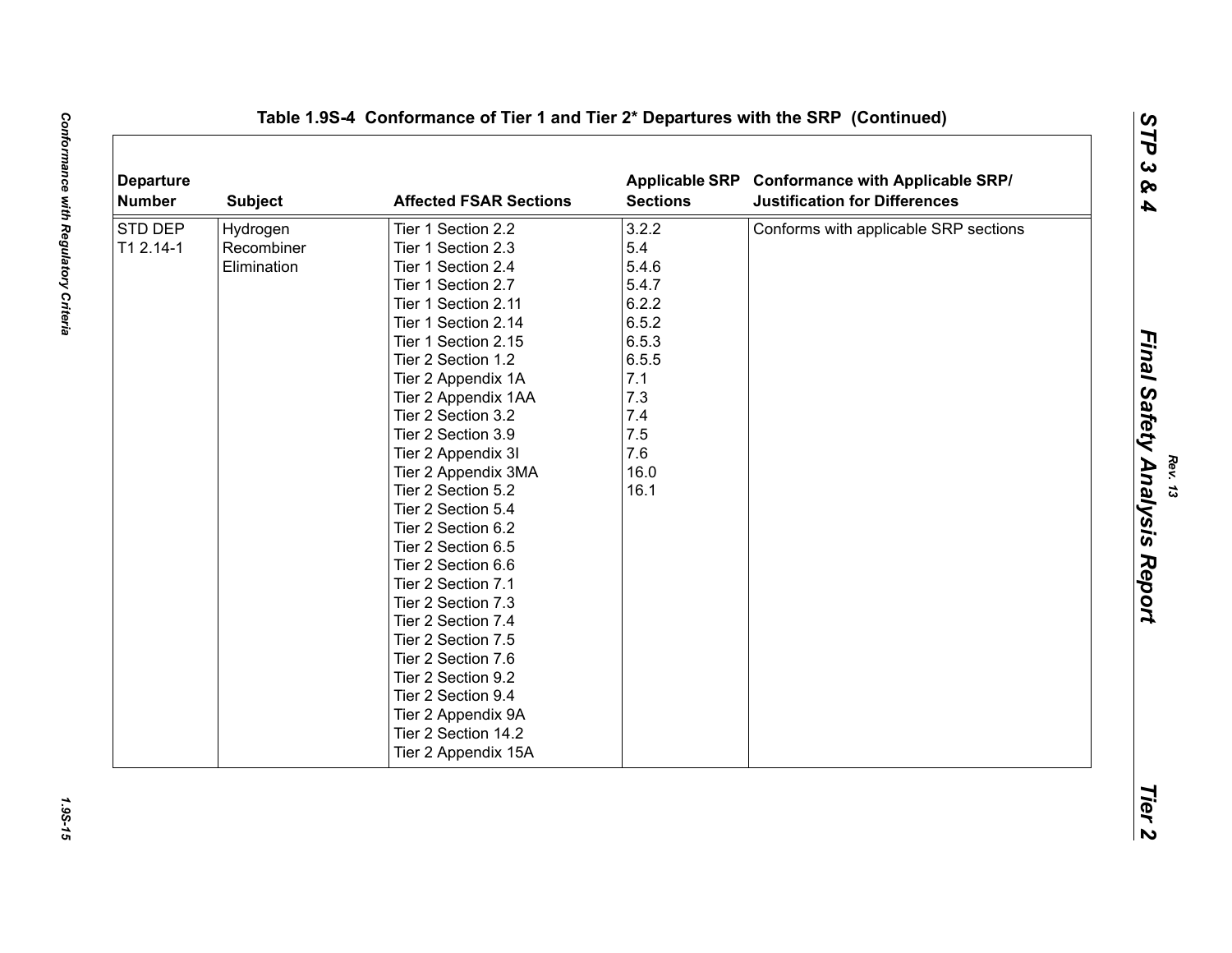| <b>Departure</b><br><b>Number</b>          | <b>Subject</b>                                    | <b>Affected FSAR Sections</b>                                                                                                                                                                                                                                                                                                                                                        | <b>Applicable SRP</b><br><b>Sections</b> | <b>Conformance with Applicable SRP/</b><br><b>Justification for Differences</b> |  |
|--------------------------------------------|---------------------------------------------------|--------------------------------------------------------------------------------------------------------------------------------------------------------------------------------------------------------------------------------------------------------------------------------------------------------------------------------------------------------------------------------------|------------------------------------------|---------------------------------------------------------------------------------|--|
| <b>STD DEP</b><br>T1 2.14-1<br>(continued) | Hydrogen<br>Recombiner<br>Elimination (continued) | Tier 2 Section 16.3.3.6.1<br>Tier 2 Section 16.3.3.6.2<br>Tier 2 Section 16.3.6.3.1<br>Tier 2 Section 16.3.6.3.2<br>Tier 2 Section 16.5.0<br>Tier 2 Section 16B.3.3.6.1<br>Tier 2 Section 16B.3.3.6.2<br>Tier 2 Section 16B.3.6.3.1<br>Tier 2 Section 16B.3.6.3.2<br>Tier 2 Appendix 18A<br>Tier 2 Appendix 18B<br>Tier 2 Appendix 18F<br>Tier 2 Appendix 18H<br>Tier 2 Appendix 19A |                                          |                                                                                 |  |
|                                            |                                                   |                                                                                                                                                                                                                                                                                                                                                                                      |                                          |                                                                                 |  |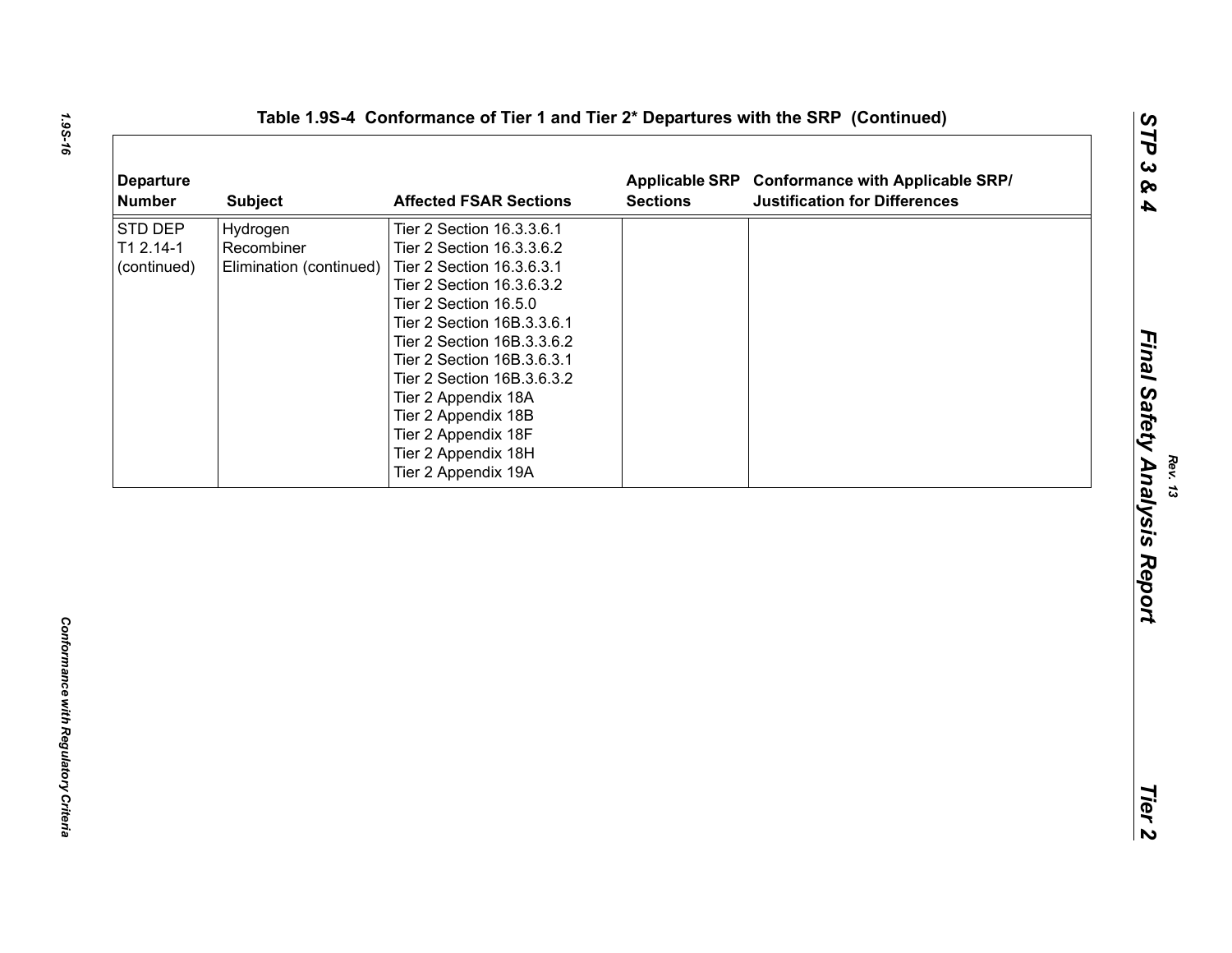| <b>Departure</b><br><b>Number</b> | <b>Subject</b>         | <b>Affected FSAR Sections</b> | <b>Sections</b> | Applicable SRP Conformance with Applicable SRP/<br><b>Justification for Differences</b> |
|-----------------------------------|------------------------|-------------------------------|-----------------|-----------------------------------------------------------------------------------------|
| <b>STD DEP</b>                    | Radwaste Building      | Tier 1 Section 2.15           | 2.0             | Conforms with applicable SRP sections                                                   |
| T1 2.15-1                         | Substructure Seismic   | Tier 2 Section 2.0            | 2.4.13          |                                                                                         |
| Classification                    | Tier 2 Section 2.4S.13 | 2.5.4                         |                 |                                                                                         |
|                                   |                        | Tier 2 Section 2.5S.4         | 3.2.1           |                                                                                         |
|                                   |                        | Tier 2 Section 3.1            | 3.2.2           |                                                                                         |
|                                   |                        | Tier 2 Section 3.2            | 3.3.1           |                                                                                         |
|                                   |                        | Tier 2 Section 3.3            | 3.3.2           |                                                                                         |
|                                   |                        | Tier 2 Section 3.4            | 3.4.1           |                                                                                         |
|                                   |                        | Tier 2 Section 3.7            | 3.7.1           |                                                                                         |
|                                   |                        | Tier 2 Section 3.8            | 3.7.2           |                                                                                         |
|                                   |                        | Tier 2 Appendix 3C            | 3.7.3           |                                                                                         |
|                                   |                        | Tier 2 Appendix 3H            | 3.8.3           |                                                                                         |
|                                   |                        | Tier 2 Section 11.4           | 3.8.4           |                                                                                         |
|                                   |                        | Tier 2 Section 12.2           | 11.4            |                                                                                         |
|                                   |                        | Tier 2 Section 14.3           | 12.2            |                                                                                         |
|                                   |                        | Tier 2 Section 15.7           | 14.3            |                                                                                         |
|                                   |                        | Tier 2 Section 19.4           | 15.7.3          |                                                                                         |
|                                   |                        | Tier 2 Appendix 19H           | 15.7.4          |                                                                                         |
|                                   |                        | Tier 2 Section 21.0           | 15.7.5          |                                                                                         |
|                                   |                        | Tier 2 Section 21.1           | 19.0            |                                                                                         |
| STD DEP                           | <b>RBSRDG</b>          | Tier 1 Section 2.15           | 9.4.1           | Conforms with applicable SRP sections                                                   |
| T1 2.15-2                         | <b>HVAC</b>            | Tier 2 Section 9.4            | 9.4.3           |                                                                                         |
|                                   |                        |                               | 9.4.4           |                                                                                         |
|                                   |                        |                               |                 |                                                                                         |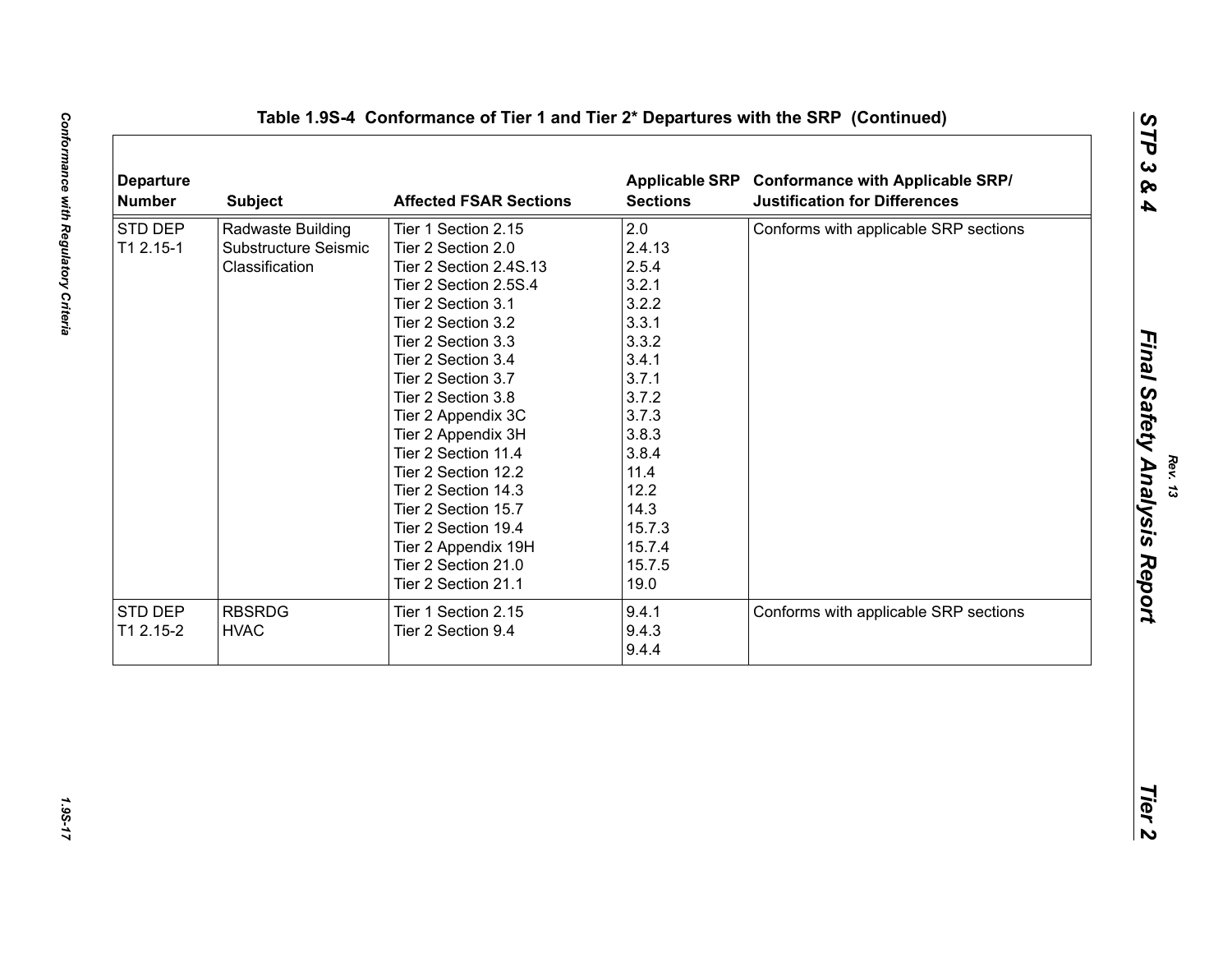| <b>Departure</b><br><b>Number</b> | <b>Subject</b>              | <b>Affected FSAR Sections</b> | <b>Applicable SRP</b><br><b>Sections</b> | <b>Conformance with Applicable SRP/</b><br><b>Justification for Differences</b> |
|-----------------------------------|-----------------------------|-------------------------------|------------------------------------------|---------------------------------------------------------------------------------|
| STD DEP                           | Safety-Related              | Tier 1 Section 2.2            | 3.2.1                                    | Conforms with applicable SRP sections                                           |
| $T13.4-1$                         | <b>I&amp;C Architecture</b> | Tier 1 Section 2.7            | 3.2.2                                    |                                                                                 |
|                                   |                             | Tier 1 Section 3.4            | 6.2.4                                    |                                                                                 |
|                                   |                             | Tier 2 Section 1.2            | App 7.0-A                                |                                                                                 |
|                                   |                             | Tier 2 Section 3.2            | 7.1                                      |                                                                                 |
|                                   |                             | Tier 2 Section 6.2            | 7.2                                      |                                                                                 |
|                                   |                             | Tier 2 Section 7.1            | 7.3                                      |                                                                                 |
|                                   |                             | Tier 2 Section 7.2            | 7.4                                      |                                                                                 |
|                                   |                             | Tier 2 Section 7.3            | 7.6                                      |                                                                                 |
|                                   |                             | Tier 2 Section 7.4            | 7.7                                      |                                                                                 |
|                                   |                             | Tier 2 Section 7.6            | 7.9                                      |                                                                                 |
|                                   |                             | Tier 2 Section 7.7            | 10.3                                     |                                                                                 |
|                                   |                             | Tier 2 Appendix 7A            | 10.4.5                                   |                                                                                 |
|                                   |                             | Tier 2 Appendix 7C            | 10.4.7                                   |                                                                                 |
|                                   |                             | Tier 2 Section 10.1           | 11.5                                     |                                                                                 |
|                                   |                             | Tier 2 Section 10.4           | 12.3-12.4                                |                                                                                 |
|                                   |                             |                               |                                          |                                                                                 |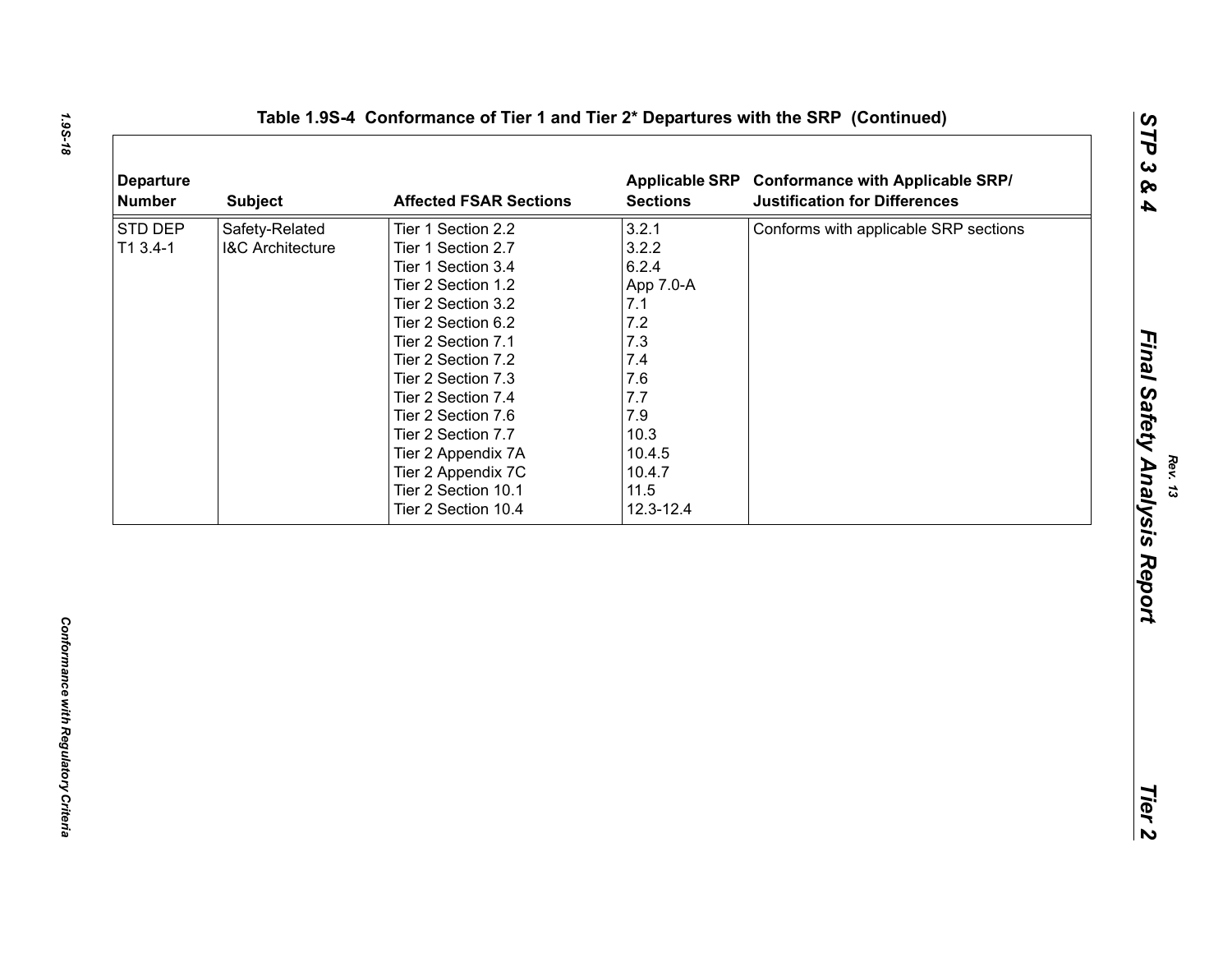| <b>Departure</b><br><b>Number</b> | <b>Subject</b>              | <b>Affected FSAR Sections</b> | <b>Sections</b> | Applicable SRP Conformance with Applicable SRP/<br><b>Justification for Differences</b> |  |
|-----------------------------------|-----------------------------|-------------------------------|-----------------|-----------------------------------------------------------------------------------------|--|
| STD DEP                           | Safety-Related              | Tier 2 Section 11.5           | 14.2            |                                                                                         |  |
| T1 3.4-1                          | <b>I&amp;C Architecture</b> | Tier 2 Section 12.3           | 15.8            |                                                                                         |  |
| (Continued)                       | (continued)                 | Tier 2 Section 14.2           | 16.0            |                                                                                         |  |
|                                   |                             | Tier 2 Section 15.0           | 18.0            |                                                                                         |  |
|                                   |                             | Tier 2 Section 15.1S          | 19.0            |                                                                                         |  |
|                                   |                             | Tier 2 Appendix 15B           |                 |                                                                                         |  |
|                                   |                             | Tier 2 Appendix 15E           |                 |                                                                                         |  |
|                                   |                             | Tier 2 Section 16.1.0         |                 |                                                                                         |  |
|                                   |                             | Tier 2 Section 16.5.0         |                 |                                                                                         |  |
|                                   |                             | Tier 2 Section 16.3.3.1.4     |                 |                                                                                         |  |
|                                   |                             | Tier 2 Section 16.3.3.3.1     |                 |                                                                                         |  |
|                                   |                             | Tier 2 Section 16B.3.3.1.1    |                 |                                                                                         |  |
|                                   |                             | Tier 2 Section 16B.3.3.1.4    |                 |                                                                                         |  |
|                                   |                             | Tier 2 Section 16B.3.3.3.1    |                 |                                                                                         |  |
|                                   |                             | Tier 2 Section 16B.3.3.4.1    |                 |                                                                                         |  |
|                                   |                             | Tier 2 Section 16B.3.3.5.1    |                 |                                                                                         |  |
|                                   |                             | Tier 2 Section 16B.3.3.6.1    |                 |                                                                                         |  |
|                                   |                             | Tier 2 Section 16B.3.3.6.2    |                 |                                                                                         |  |
|                                   |                             | Tier 2 Section 16B.3.8.4      |                 |                                                                                         |  |
|                                   |                             | Tier 2 Section 18.4           |                 |                                                                                         |  |
|                                   |                             | Tier 2 Section 18.6           |                 |                                                                                         |  |
|                                   |                             | Tier 2 Section 18.8           |                 |                                                                                         |  |
|                                   |                             | Tier 2 Appendix 18C           |                 |                                                                                         |  |
|                                   |                             | Tier 2 Appendix 18E           |                 |                                                                                         |  |
|                                   |                             | Tier 2 Section 19.3           |                 |                                                                                         |  |
|                                   |                             | Tier 2 Section 19.9           |                 |                                                                                         |  |
|                                   |                             | Tier 2 Section 19.11          |                 |                                                                                         |  |
|                                   |                             | Tier 2 Appendix 19K           |                 |                                                                                         |  |
|                                   |                             | Tier 2 Appendix 19L           |                 |                                                                                         |  |
|                                   |                             | Tier 2 Appendix 19N           |                 |                                                                                         |  |
|                                   |                             | Tier 2 Appendix 19Q           |                 |                                                                                         |  |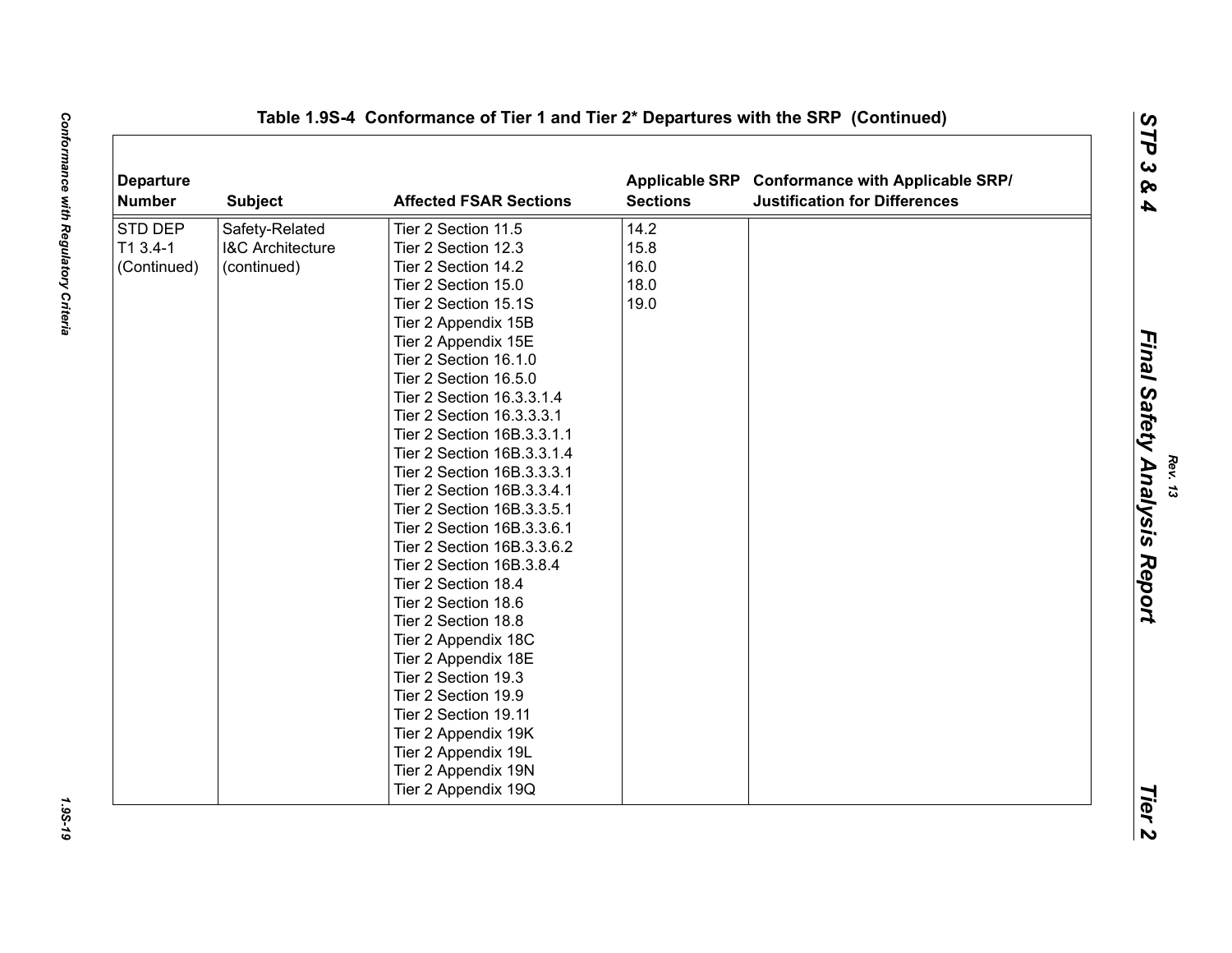| <b>Departure</b><br><b>Number</b> | <b>Subject</b>         | <b>Affected FSAR Sections</b>                                                                                                                                                                                                                                                                       | <b>Applicable SRP</b><br><b>Sections</b>                                                                                                                              | <b>Conformance with Applicable SRP/</b><br><b>Justification for Differences</b> |
|-----------------------------------|------------------------|-----------------------------------------------------------------------------------------------------------------------------------------------------------------------------------------------------------------------------------------------------------------------------------------------------|-----------------------------------------------------------------------------------------------------------------------------------------------------------------------|---------------------------------------------------------------------------------|
| STP DEP<br>T1 5.0-1               | <b>Site Parameters</b> | Tier 1 Section 5.0<br>Tier 2 Section 2.2<br>Tier 2 Section 3.1<br>Tier 2 Section 3.4<br>Tier 2 Appendix 3H<br>Tier 2 Section 9.4<br>Tier 2 Section 19.3<br>Tier 2 Section 19.9<br>Tier 2 Section 19.11<br>Tier 2 Section 19.13<br>Tier 2 Appendix 19K<br>Tier 2 Appendix 19Q<br>Tier 2 Appendix 19R | 2.0<br>$2.2.1 - 2.2.2$<br>2.4.1<br>2.4.2<br>2.4.3<br>2.4.4<br>2.4.10<br>3.4.1<br>3.4.2<br>6.4<br>6.5.1<br>9.2.1<br>9.2.5<br>9.4.1<br>9.4.2<br>9.4.3<br>9.4.4<br>9.4.5 | Conforms with applicable SRP sections<br>Conforms with FSER 19.1.3.3.4          |
|                                   |                        |                                                                                                                                                                                                                                                                                                     |                                                                                                                                                                       |                                                                                 |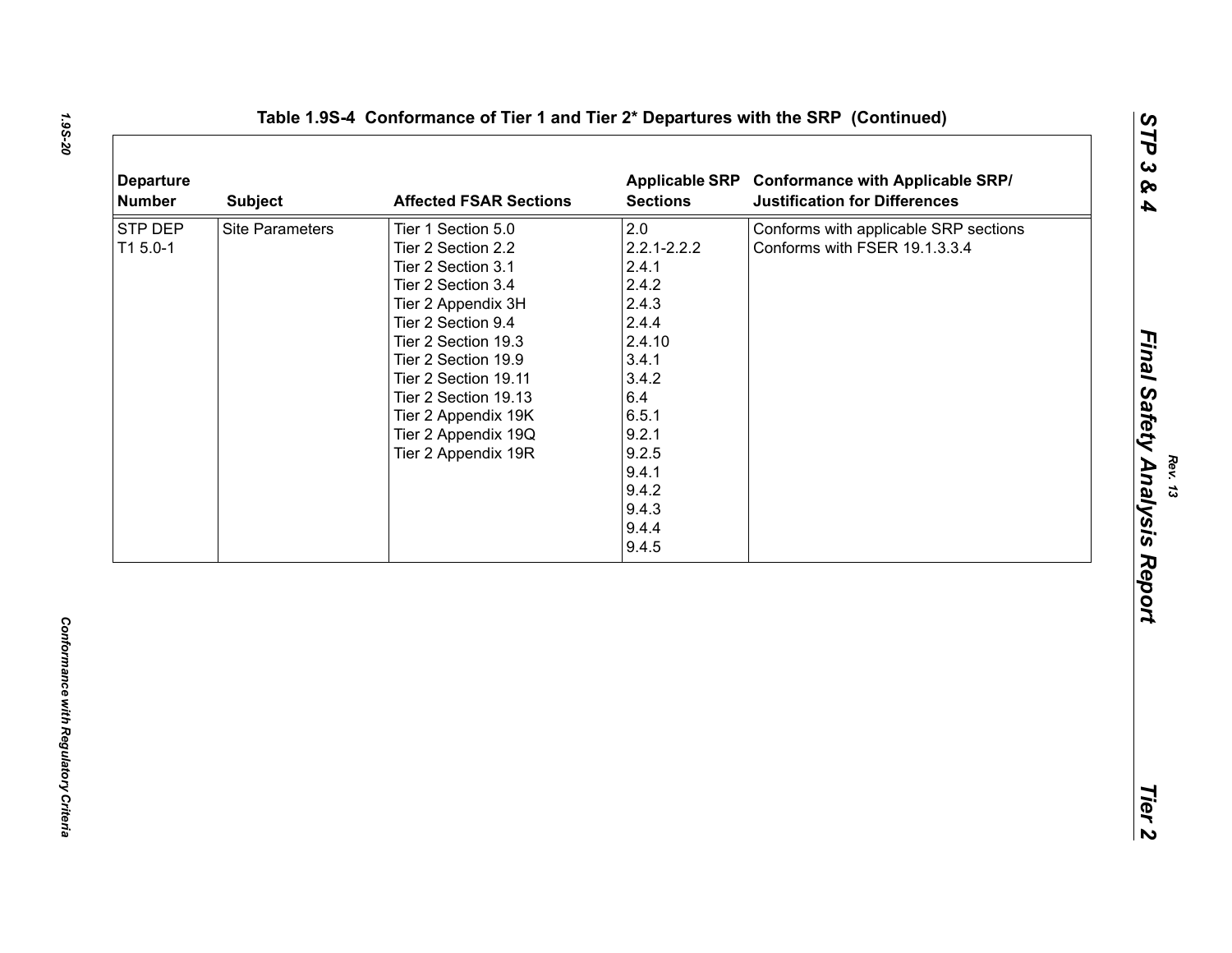| STD DEP<br>1.8<br>Codes, Standards,<br>Conforms with applicable SRP sections<br>Tier 2 Section 1.8<br>3.2.1<br>$1.8 - 1$<br>and RGs<br>Tier 2 Section 3.9<br>3.2.2<br>Tier 2 Section 5.2<br>3.8.1<br>Tier 2 Appendix 7A<br>3.8.3<br>3.8.4<br>3.8.5<br>3.9.2<br>3.9.6<br>3.12<br>5.2.3<br>5.2.4<br>5.2.5<br>5.3.1<br>5.3.2<br>6.2.1.1.C<br><b>Revised Pool Swell</b><br>Tier 2, Appendix 3B<br>Conforms with applicable SRP sections<br>19.0<br>Analysis |
|---------------------------------------------------------------------------------------------------------------------------------------------------------------------------------------------------------------------------------------------------------------------------------------------------------------------------------------------------------------------------------------------------------------------------------------------------------|
| STD DEP<br>$3B-2$                                                                                                                                                                                                                                                                                                                                                                                                                                       |
| (see note<br>below)                                                                                                                                                                                                                                                                                                                                                                                                                                     |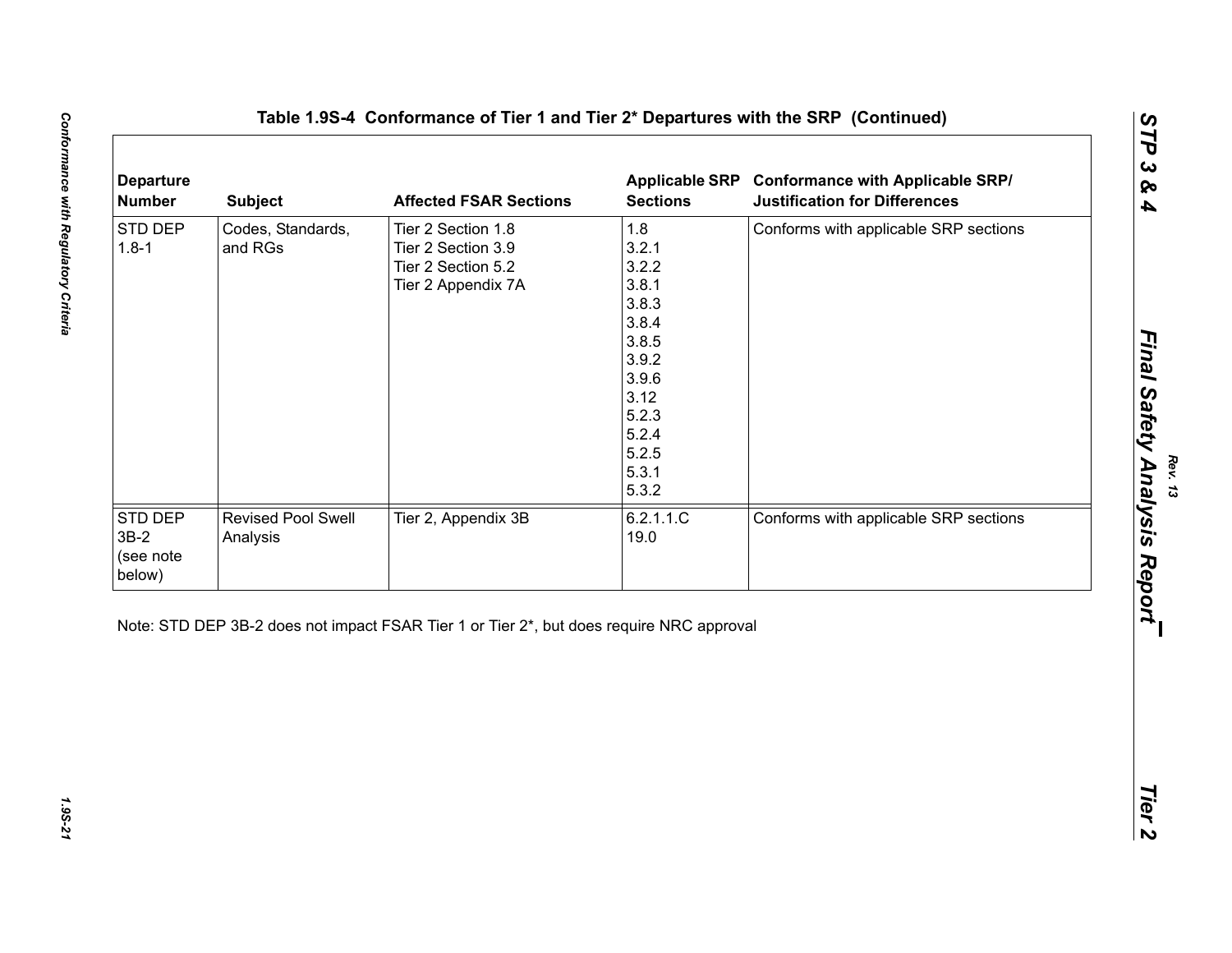# **Table 1.9S-5 COL Applicant Resolution of ABWR DCD Appendix 19B Issues**

|                           | <b>Title</b>                                                                                                     | <b>Resolution</b>                                                                                                                                                                                                                                               |
|---------------------------|------------------------------------------------------------------------------------------------------------------|-----------------------------------------------------------------------------------------------------------------------------------------------------------------------------------------------------------------------------------------------------------------|
| <b>Generic Issues</b>     |                                                                                                                  |                                                                                                                                                                                                                                                                 |
| $A-1$                     | <b>Water Hammer</b>                                                                                              | Section 19B.2.2                                                                                                                                                                                                                                                 |
| $A-36$                    | Control of Heavy Loads near Spent Fuel Pool                                                                      | Section 19B.2.12                                                                                                                                                                                                                                                |
| $A-47$                    | Safety Implications of Control Systems                                                                           | Operating procedures and<br>operator training will ensure<br>that the operators can mitigate<br>reactor vessel overfill events<br>that may occur via the<br>condensate booster pumps<br>during reduced pressure<br>operation of the system.<br>Section 19B.2.17 |
| $C-1$                     | Assurance of Continuous Long-Term Capability of<br>Hermetic Seals on Instrumentation and Electrical<br>Equipment | 19B.2.27                                                                                                                                                                                                                                                        |
| $C-17$                    | Interim Acceptance Criteria for Solidification Agents for<br><b>Radioactive Solid Wastes</b>                     | Section 19B.2.29;<br>10 CFR 61                                                                                                                                                                                                                                  |
| <b>New Generic Issues</b> |                                                                                                                  |                                                                                                                                                                                                                                                                 |
| 51                        | Proposed Requirements for Improving the Reliability of<br>Open Cycle Service Water Systems                       | Implementation of a baseline<br>fouling program issued to<br>licensees in<br>GL 89-13; Section 19B.2.35                                                                                                                                                         |
| 75                        | Generic Implications of ATWS Events at the Salem<br><b>Nuclear Plant</b>                                         | Sections 13.4S, 13.5, and<br>19B.2.38                                                                                                                                                                                                                           |
| 105                       | Interfacing Systems LOCA at BWRs                                                                                 | No longer listed in NUREG-<br>0933. Therefore, not<br>applicable to future reactor<br>plants.                                                                                                                                                                   |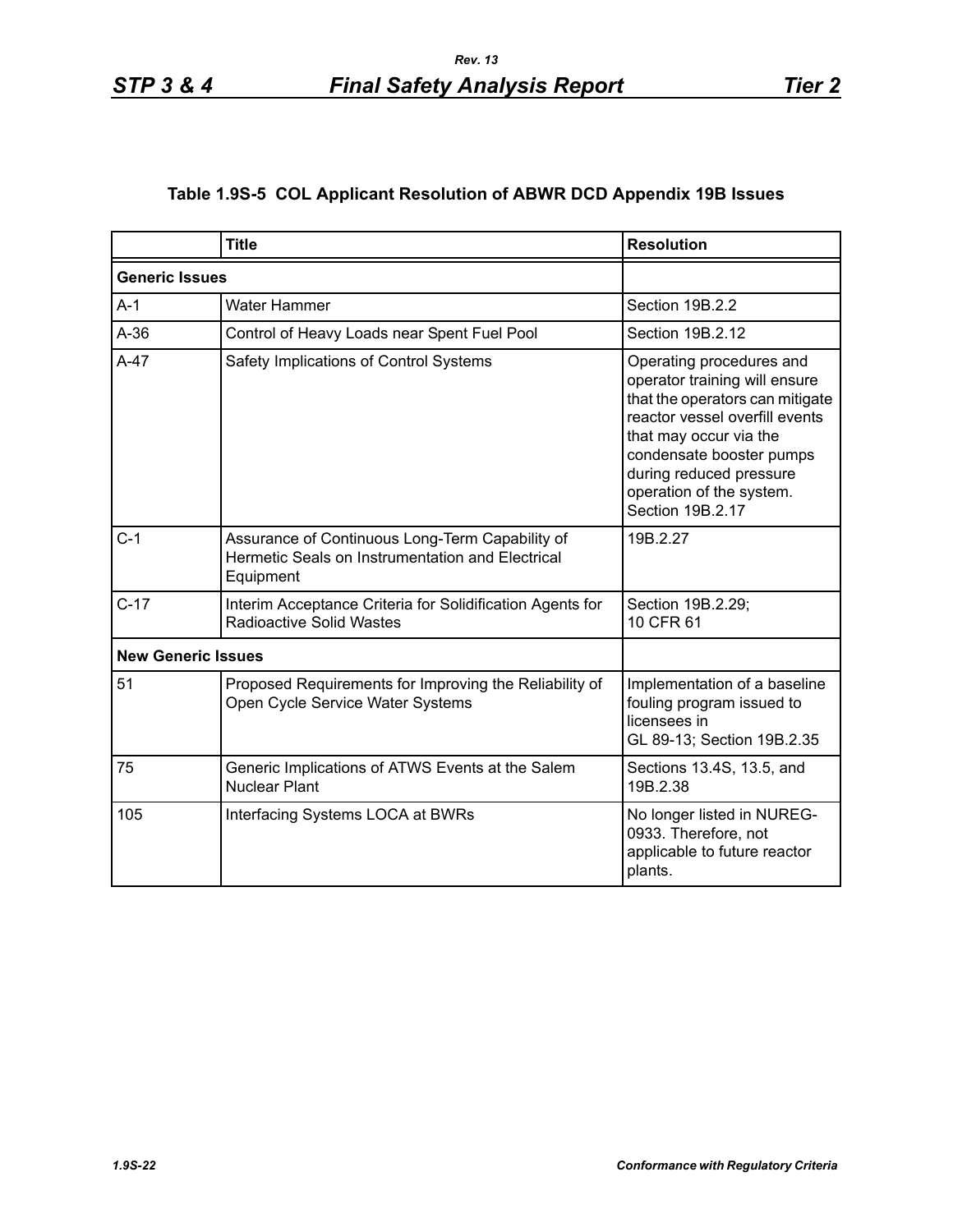# **Table 1.9S-5 COL Applicant Resolution of ABWR DCD Appendix 19B Issues (Continued)**

|                   | <b>Title</b>                                                                                       | <b>Resolution</b>                                                                             |
|-------------------|----------------------------------------------------------------------------------------------------|-----------------------------------------------------------------------------------------------|
| 145               | <b>Actions to Reduce Common Cause Failures</b>                                                     | No longer listed in NUREG-<br>0933. Therefore, not<br>applicable to future reactor<br>plants. |
| 153               | Loss of Essential Service Water in LWRs                                                            | No longer listed in NUREG-<br>0933. Therefore, not<br>applicable to future reactor<br>plants. |
|                   | <b>Issues Resolved with no New Requirements</b>                                                    |                                                                                               |
| $A-29$            | Nuclear Power Plant Design for Reduction of<br>Vulnerability to Industrial Sabotage                | No longer listed in NUREG-<br>0933. Therefore, not<br>applicable to future reactor<br>plants. |
| 120               | On-Line Testability of Protection Systems                                                          | No longer listed in NUREG-<br>0933. Therefore, not<br>applicable to future reactor<br>plants. |
| 151               | Reliability of Anticipated Transient without Scram<br>Recirculation Pump Trip in BWRs              | No longer listed in NUREG-<br>0933. Therefore, not<br>applicable to future reactor<br>plants. |
| <b>TMI Issues</b> |                                                                                                    |                                                                                               |
| I.A.1.1           | <b>Shift Technical Advisor</b>                                                                     | Section 13.1                                                                                  |
| I.A.1.2           | <b>Shift Supervisor Administrative Duties</b>                                                      | Section 13.1                                                                                  |
| I.A.1.3           | Shift Manning                                                                                      | <b>Technical Specifications</b>                                                               |
| I.A.2.1(1)        | Qualifications - Experience                                                                        | Section 13.2                                                                                  |
| I.A.2.1(2)        | Training                                                                                           | Section 13.2                                                                                  |
| I.A.2.1(3)        | Facility Certification of Competence and Fitness of<br>Applicants for Operator and Senior Operator | Section 13.2                                                                                  |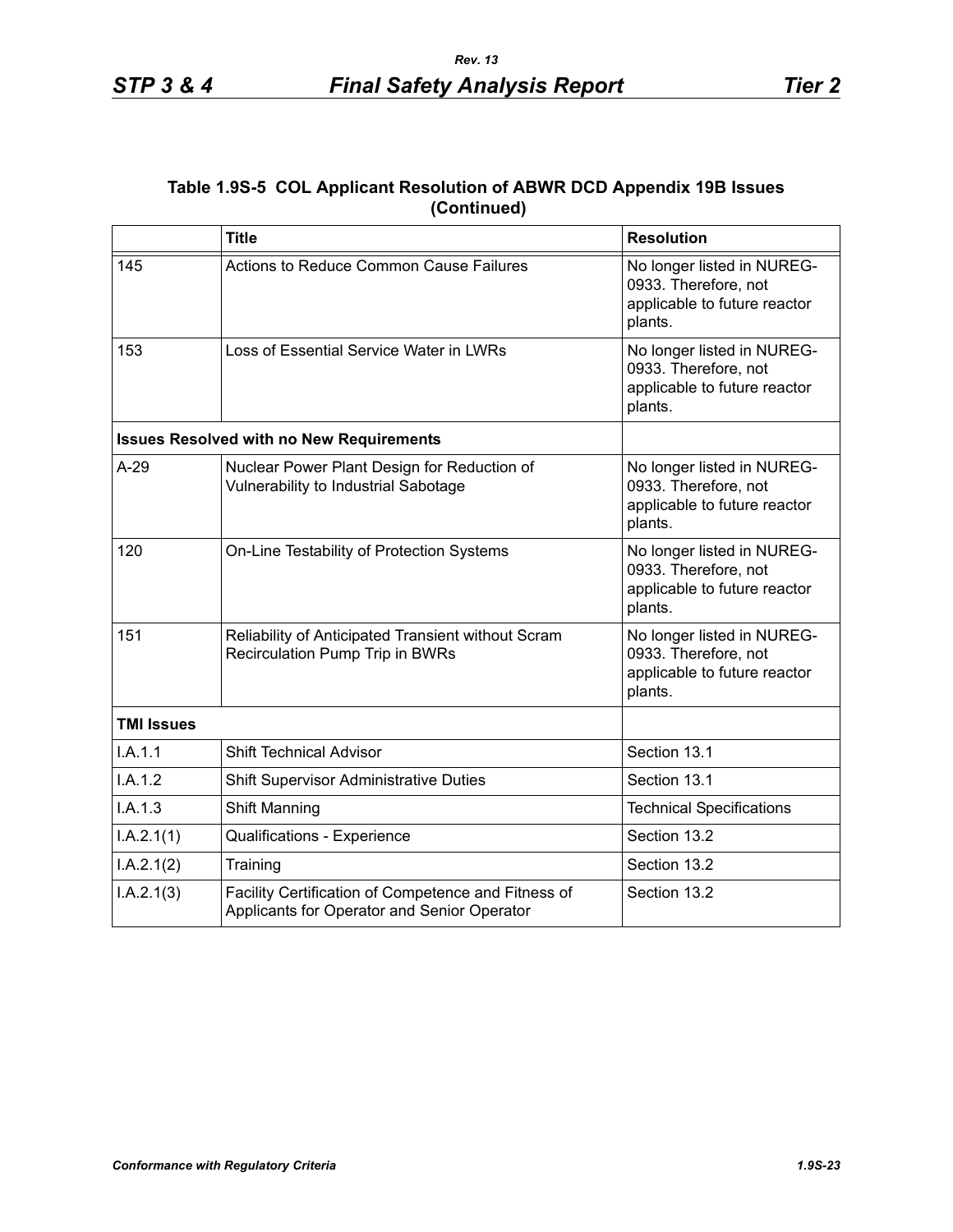|             | Table 1.9S-5 COL Applicant Resolution of ABWR DCD Appendix 19B Issues |  |
|-------------|-----------------------------------------------------------------------|--|
| (Continued) |                                                                       |  |

|            | <b>Title</b>                                                                                      | <b>Resolution</b>                                                            |
|------------|---------------------------------------------------------------------------------------------------|------------------------------------------------------------------------------|
| I.A.2.3    | Administration of Training Programs                                                               | Section 13.2                                                                 |
| I.A.2.6(1) | Revise Regulatory Guide 1.8                                                                       | NRC action. Not applicable.                                                  |
| I.A.3.1    | Revise Scope of Criteria for Licensing Examinations                                               | NRC action. Not applicable.                                                  |
| I.A.4.1(2) | Interim Changes in Training Simulators                                                            | STP 3 & 4 will conform with<br>RG 1.149 and will have an<br>onsite simulator |
| I.C.1(1)   | <b>Small Break LOCAs</b>                                                                          | Section 13.5                                                                 |
| 1.C.1(2)   | Inadequate Core Cooling                                                                           | Section 13.5                                                                 |
| I.C.2      | <b>Shift and Relief Turnover Procedures</b>                                                       | Section 13.5                                                                 |
| I.C.3      | <b>Shift Supervisor Responsibilities</b>                                                          | Section 13.1; Conduct of<br>Operations                                       |
| I.C.4      | <b>Control Room Access</b>                                                                        | <b>Conduct of Operations</b><br>Procedure                                    |
| I.C.6      | Procedures for Verification of Correct Performance of<br><b>Operating Activities</b>              | <b>Conduct of Operations</b><br>Procedure                                    |
| I.C.7      | <b>NSSS Vendor Review of Procedures</b>                                                           | Applicable to W and CE only.                                                 |
| I.C.8      | Pilot - Monitoring of Selected Emergency Procedures for<br>Near-Term Operating License Applicants | Historical issue. No longer<br>applicable.                                   |
| II.B.1     | Reactor Coolant System Vents                                                                      | Sections 1A.2.5 and 13.5                                                     |
| II.B.4     | Training for Mitigating Core Damage                                                               | Section 13.2                                                                 |
| ILE.6.1    | <b>Test Adequacy Study</b>                                                                        | Section 19B.2.68                                                             |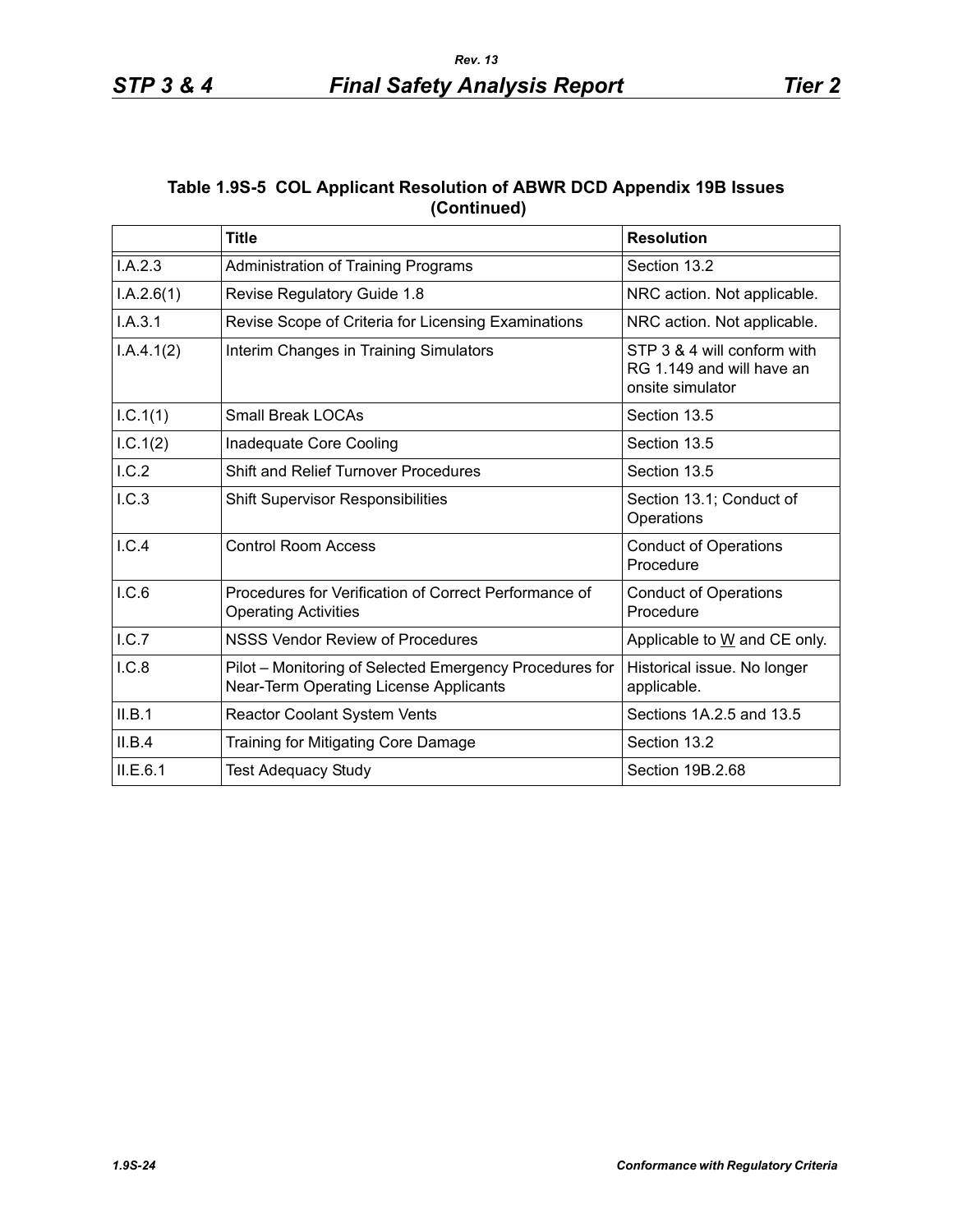# **Table 1.9S-5 COL Applicant Resolution of ABWR DCD Appendix 19B Issues (Continued)**

|              | <b>Title</b>                                                                                 | <b>Resolution</b>                                                                             |
|--------------|----------------------------------------------------------------------------------------------|-----------------------------------------------------------------------------------------------|
| II.J.4.1     | <b>Revise Deficiency Reporting Requirements</b>                                              | NRC action. Not applicable.                                                                   |
| ILK.3(15)    | Modify Break Detection Logic to Prevent Spurious<br>Isolation of HPCI and RCIC Systems       | Sections 1A.2.23 and 14.2                                                                     |
| III.A.1.1(1) | Implement Action Plan Requirements for Promptly<br>Improving Licensee Emergency Preparedness | NRC action. Not applicable.                                                                   |
| III.A.2.1(1) | Publish Proposed Amendments to the Rules                                                     | NRC action. Not applicable.                                                                   |
| III.A.2.1(2) | <b>Conduct Public Regional Meetings</b>                                                      | No longer listed in NUREG-<br>0933. Therefore, not<br>applicable to future reactor<br>plants. |
| III.A.2.1(3) | Prepare Final Commission Paper Recommending<br>Adoption of Rules                             | No longer listed in NUREG-<br>0933. Therefore, not<br>applicable to future reactor<br>plants. |
| III.A.2.1(4) | Revise Inspection Program to Cover Upgraded<br>Requirements                                  | NRC action. Not applicable.                                                                   |
| III.A.2.2    | Development of Guidance and Criteria                                                         | NRC action. Not applicable.                                                                   |
| III.A.3.3(1) | Install Direct Dedicated Telephone Lines                                                     | STP 3 & 4 will use direct lines<br>installed by<br>STP 1 & 2.                                 |
| III.A.3.3(2) | Obtain Dedicated, Short-Range Radio Communication<br>Systems                                 | NRC action. Not applicable.                                                                   |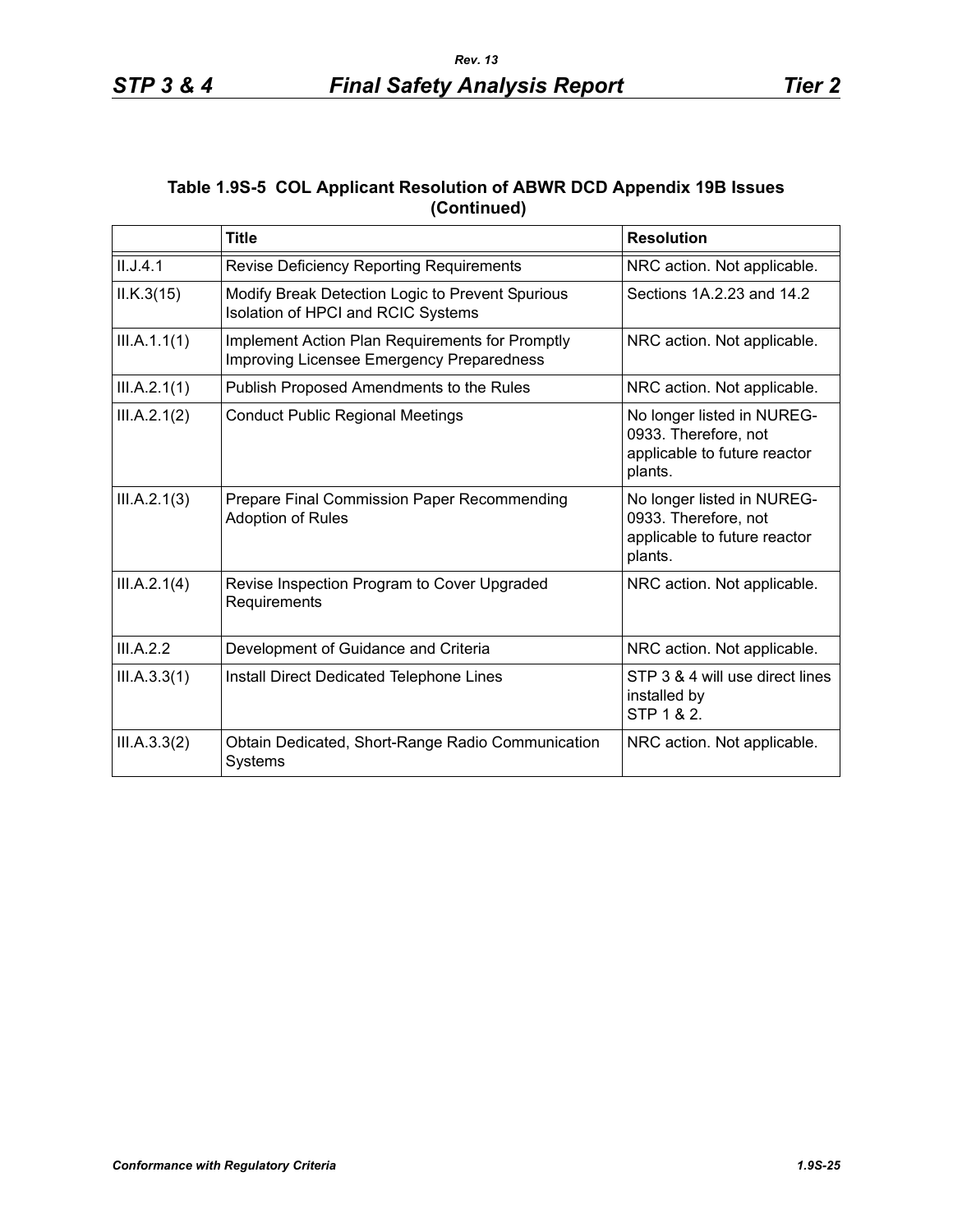# **Table 1.9S-6 COL Applicant Resolution of Generic Communications Issues**

| No.                    | <b>Title</b>                                                                           | <b>Comment</b>                                                                                               |
|------------------------|----------------------------------------------------------------------------------------|--------------------------------------------------------------------------------------------------------------|
| <b>Generic Letters</b> |                                                                                        |                                                                                                              |
| 80-110                 | Periodic Updating of Final Safety Analysis<br>Reports (FSARs)                          | STP 3 & 4 will comply with<br>10 CFR 50.71(e)                                                                |
| 81-04                  | <b>Emergency Procedures and Training for Station</b><br><b>Blackout Events</b>         | Refer to Sections 13.2 and 13.5.                                                                             |
| 81-38                  | Storage of Low-Level Radioactive Wastes at<br><b>Power Reactor Sites</b>               | No longer applicable.                                                                                        |
| 82-21                  | <b>Technical Specifications for Fire Protection</b><br>Audits                          | STP 3 & 4 will comply with<br>10 CFR 50 App R.                                                               |
| 82-39                  | Problems with the Submittals of 10CFR73.21<br>Safeguards Information Licensing Review  | No longer applicable.                                                                                        |
| 83-05                  | Safety Evaluation of "Emergency Procedure<br>Guidelines," Rev 2, NEDO-24932, June 1982 | No longer applicable.                                                                                        |
| 83-07                  | Nuclear Waste Policy Act of 1982                                                       | STP 3 & 4 will negotiate a new contract with<br>DOE for Spent Fuel prior to obtaining a<br>COL.              |
| 83-33                  | NRC Position on Certain Requirements of<br>Appendix R to 10 CFR 50                     | STP 3 & 4 will comply with<br>10 CFR 50 App R.                                                               |
| 87-06                  | Periodic Verification of Leak Tight Integrity of<br><b>Pressure Isolation Valves</b>   | Periodic testing of pressure isolation valves<br>is assured by the ABWR DCD and the ISI<br>and IST programs. |
| 88-18                  | Plant Record Storage on Optical Disks                                                  | Refer to Section 17.5S; Quality Assurance<br>Program Description, Section 17.2                               |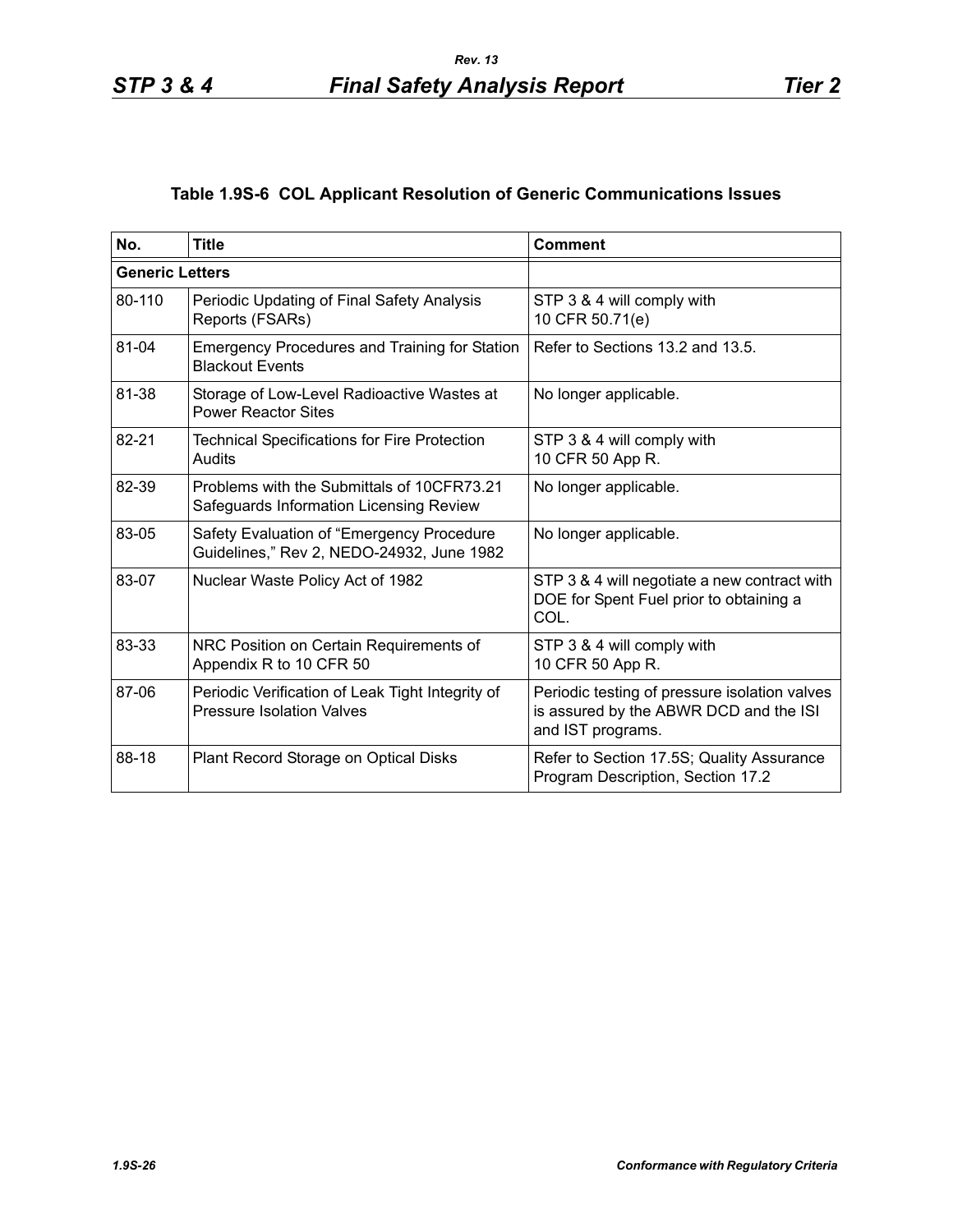|             | Table 1.9S-6 COL Applicant Resolution of Generic Communications Issues |  |
|-------------|------------------------------------------------------------------------|--|
| (Continued) |                                                                        |  |

| No.                 | <b>Title</b>                                                                                                                                                                                                                                                                                                      | <b>Comment</b>                                                                 |
|---------------------|-------------------------------------------------------------------------------------------------------------------------------------------------------------------------------------------------------------------------------------------------------------------------------------------------------------------|--------------------------------------------------------------------------------|
| 89-01               | Implementation of programmatic Controls for<br>Radiological Effluent Technical Specifications in<br>the Administrative Controls Section of the<br>Technical Specifications and the Relocation of<br>Procedural Details of RETS to the Offsite Dose<br><b>Calculation Manual or the Process Control</b><br>Program | Refer to Section 13.4S.                                                        |
| 89-02               | Actions to Improve the Detection of Counterfeit<br>and Fraudulently Marketed Products                                                                                                                                                                                                                             | Refer to Section 17.5S and the Quality<br><b>Assurance Program Description</b> |
| 89-04               | Guidance on Developing Acceptable In-service<br><b>Testing Program</b>                                                                                                                                                                                                                                            | Refer to Section 13.4S.                                                        |
| 89-10               | Safety-Related Motor-Operated Valve Testing<br>and Surveillance                                                                                                                                                                                                                                                   | Refer to Section 13.4S.                                                        |
| 89-13               | Service Water System Problems Affecting<br>Safety-Related Equipment                                                                                                                                                                                                                                               | Refer to section 9.2.15                                                        |
| 89-15               | <b>Emergency Response Data System</b>                                                                                                                                                                                                                                                                             | Refer to the Security Plan.                                                    |
| 91-03               | Reporting of Safeguards Events                                                                                                                                                                                                                                                                                    | Refer to the Security Plan.                                                    |
| $91 - 10$           | Explosive Searches at Protected Area Portals                                                                                                                                                                                                                                                                      | Refer to the Security Plan.                                                    |
| $91 - 16$           | Licensed Operators' and Other Nuclear Facility<br>Personnel Fitness for Duty                                                                                                                                                                                                                                      | Refer to Section 13.7.                                                         |
| <b>IE Bulletins</b> |                                                                                                                                                                                                                                                                                                                   |                                                                                |
| 80-05               | Vacuum Condition Resulting in Damage to<br>Chemical and Volume Control System (CVCS)<br><b>Holdup Tanks</b>                                                                                                                                                                                                       | Not applicable to BWRs.                                                        |